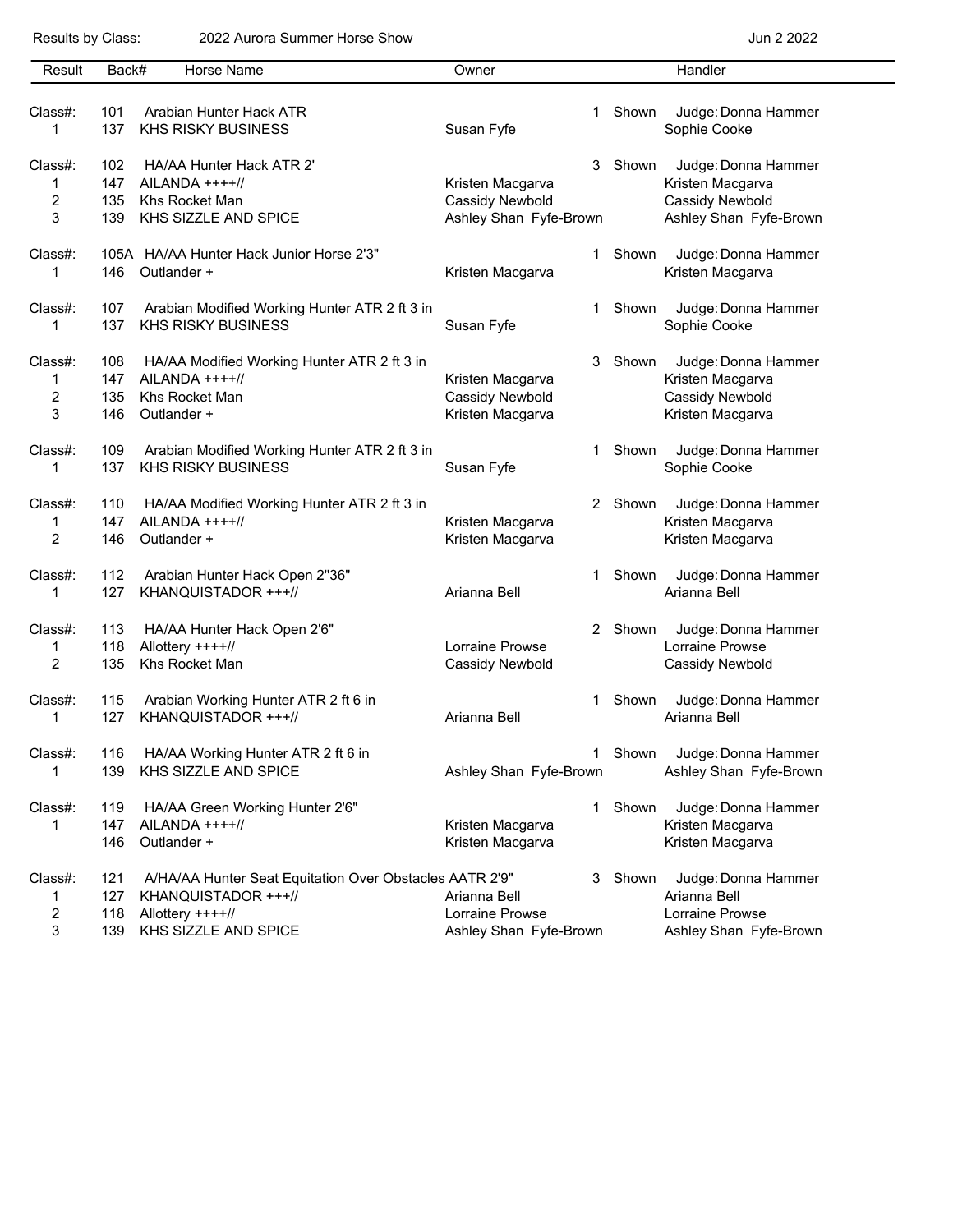| Class#:                                                | 124                                                         | Arabian Working Hunter AOTR 2 ft 9 in                                                                                                                                                                                                 | 1                                                                                                                                                              | Shown   | Judge: Donna Hammer                                                                                                                                                            |
|--------------------------------------------------------|-------------------------------------------------------------|---------------------------------------------------------------------------------------------------------------------------------------------------------------------------------------------------------------------------------------|----------------------------------------------------------------------------------------------------------------------------------------------------------------|---------|--------------------------------------------------------------------------------------------------------------------------------------------------------------------------------|
| 1                                                      | 127                                                         | KHANQUISTADOR +++//                                                                                                                                                                                                                   | Arianna Bell                                                                                                                                                   |         | Arianna Bell                                                                                                                                                                   |
| Class#:                                                | 125                                                         | HA/AA Working Hunter AOTR 2 ft 9 in                                                                                                                                                                                                   | $\overline{2}$                                                                                                                                                 | Shown   | Judge: Donna Hammer                                                                                                                                                            |
| 1                                                      | 118                                                         | Allottery ++++//                                                                                                                                                                                                                      | <b>Lorraine Prowse</b>                                                                                                                                         |         | Lorraine Prowse                                                                                                                                                                |
| 2                                                      | 139                                                         | KHS SIZZLE AND SPICE                                                                                                                                                                                                                  | Ashley Shan Fyfe-Brown                                                                                                                                         |         | Ashley Shan Fyfe-Brown                                                                                                                                                         |
| D                                                      | 135                                                         | Khs Rocket Man                                                                                                                                                                                                                        | Cassidy Newbold                                                                                                                                                |         | Cassidy Newbold                                                                                                                                                                |
| Class#:                                                | 127                                                         | HA/AA Handy Hunter AOTR 2 ft 9 in                                                                                                                                                                                                     | 1                                                                                                                                                              | Shown   | Judge: Donna Hammer                                                                                                                                                            |
| 1                                                      | 135                                                         | Khs Rocket Man                                                                                                                                                                                                                        | Cassidy Newbold                                                                                                                                                |         | Cassidy Newbold                                                                                                                                                                |
| Class#:                                                | 129                                                         | Arabian Working Hunter Open 3'                                                                                                                                                                                                        | 1                                                                                                                                                              | Shown   | Judge: Donna Hammer                                                                                                                                                            |
| 1                                                      | 127                                                         | KHANQUISTADOR +++//                                                                                                                                                                                                                   | Arianna Bell                                                                                                                                                   |         | Arianna Bell                                                                                                                                                                   |
| Class#:<br>1<br>2                                      | 130<br>139<br>118                                           | HA/AA Working Hunter Open 3'<br>KHS SIZZLE AND SPICE<br>Allottery ++++//                                                                                                                                                              | Ashley Shan Fyfe-Brown<br>Lorraine Prowse                                                                                                                      | 2 Shown | Judge: Donna Hammer<br>Ashley Shan Fyfe-Brown<br>Lorraine Prowse                                                                                                               |
| Class#:                                                | 133                                                         | Arabian Sport Horse Show Hack - Open                                                                                                                                                                                                  | 1                                                                                                                                                              | Shown   | Judge: Donna Hammer                                                                                                                                                            |
| 1                                                      | 159                                                         | Khartoon Majic Cra ++                                                                                                                                                                                                                 | <b>Holly Rose</b>                                                                                                                                              |         | <b>Holly Rose</b>                                                                                                                                                              |
| Class#:                                                | 135                                                         | Arabian Sport Horse Under Saddle - Open                                                                                                                                                                                               | 5.                                                                                                                                                             | Shown   | Judge: Donna Hammer                                                                                                                                                            |
| 1                                                      | 137                                                         | <b>KHS RISKY BUSINESS</b>                                                                                                                                                                                                             | Susan Fyfe                                                                                                                                                     |         | Sophie Cooke                                                                                                                                                                   |
| 2                                                      | 119                                                         | <b>Khs Simplicyty</b>                                                                                                                                                                                                                 | <b>Brooke Bureau</b>                                                                                                                                           |         | Leanne Tomanek                                                                                                                                                                 |
| 3                                                      | 117                                                         | Felicyty                                                                                                                                                                                                                              | Kristine Strilchuk                                                                                                                                             |         | Erika Metro                                                                                                                                                                    |
| 4                                                      | 138                                                         | Khs Smooth Criminal                                                                                                                                                                                                                   | Ashley Shan Fyfe-Brown                                                                                                                                         |         | Ashley Shan Fyfe-Brown                                                                                                                                                         |
| 5                                                      | 136                                                         | Khs In Khanfidence                                                                                                                                                                                                                    | Terri L Martin                                                                                                                                                 |         | Terri L Martin                                                                                                                                                                 |
| Class#:                                                | 136                                                         | Arabian Sport Horse Under Saddle Jr Horse                                                                                                                                                                                             | 1                                                                                                                                                              | Shown   | Judge: Donna Hammer                                                                                                                                                            |
| 1                                                      | 122                                                         | Cinsational                                                                                                                                                                                                                           | Isobelle Kay                                                                                                                                                   |         | <b>Todd Ehret</b>                                                                                                                                                              |
| Class#:                                                | 137                                                         | HA/AA Sport Horse Under Saddle - Open                                                                                                                                                                                                 | 7                                                                                                                                                              | Shown   | Judge: Donna Hammer                                                                                                                                                            |
| 1                                                      | 139                                                         | KHS SIZZLE AND SPICE                                                                                                                                                                                                                  | Ashley Shan Fyfe-Brown                                                                                                                                         |         | Ashley Shan Fyfe-Brown                                                                                                                                                         |
| $\overline{\mathbf{c}}$                                | 121                                                         | Mc Teine                                                                                                                                                                                                                              | Diane Mclaughlin                                                                                                                                               |         | Leanne Tomanek                                                                                                                                                                 |
| 3                                                      | 128                                                         | Wt Studebaker +++/                                                                                                                                                                                                                    | Colleen S Kramer                                                                                                                                               |         | <b>Todd Ehret</b>                                                                                                                                                              |
| 4                                                      | 147                                                         | $AILANDA +++//$                                                                                                                                                                                                                       | Kristen Macgarva                                                                                                                                               |         | Kristen Macgarva                                                                                                                                                               |
| 5                                                      | 118                                                         | Allottery ++++//                                                                                                                                                                                                                      | Lorraine Prowse                                                                                                                                                |         | Lorraine Prowse                                                                                                                                                                |
| 6                                                      | 135                                                         | Khs Rocket Man                                                                                                                                                                                                                        | Cassidy Newbold                                                                                                                                                |         | Cassidy Newbold                                                                                                                                                                |
| $\overline{7}$                                         | 158                                                         | Sa Savana Georgia                                                                                                                                                                                                                     | <b>Shelley Bluett</b>                                                                                                                                          |         | Georgina Sanche                                                                                                                                                                |
| Class#:<br>1<br>2                                      | 137<br>138                                                  | 137A Arabian Sport Horse Under Saddle JTR<br><b>KHS RISKY BUSINESS</b><br>Khs Smooth Criminal                                                                                                                                         | Susan Fyfe<br>Ashley Shan Fyfe-Brown                                                                                                                           | 2 Shown | Judge: Donna Hammer<br>Sophie Cooke<br>Mckenna Bader                                                                                                                           |
| Class#:<br>1<br>2                                      | 138<br>146<br>126                                           | HA/AA Sport Horse Under Saddle Jr Horse<br>Outlander +<br>Luck Be A Lady Toknight                                                                                                                                                     | Kristen Macgarva<br>Arianna Bell                                                                                                                               | 2 Shown | Judge: Donna Hammer<br>Kristen Macgarva<br><b>Todd Ehret</b>                                                                                                                   |
| Class#:<br>1<br>$\overline{\mathbf{c}}$<br>3<br>4<br>5 | 139<br>174<br>163<br>137<br>138<br>119<br>108<br>136<br>159 | Arabian Sport Horse Under Saddle ATR<br><b>KHS\ Xxpressive</b><br>Khs Khan Artist<br><b>KHS RISKY BUSINESS</b><br>Khs Smooth Criminal<br><b>Khs Simplicyty</b><br>Psyntana El Pershahn<br>Khs In Khanfidence<br>Khartoon Majic Cra ++ | 8<br>Janessa Borrelli<br>Kasydi Mack<br>Susan Fyfe<br>Ashley Shan Fyfe-Brown<br><b>Brooke Bureau</b><br>Jennifer Sewell<br>Terri L Martin<br><b>Holly Rose</b> | Shown   | Judge: Donna Hammer<br><b>Emily Williams</b><br>Kasydi Mack<br>Sophie Cooke<br>Mckenna Bader<br><b>Brooke Bureau</b><br>Jennifer Sewell<br>Terri L Martin<br><b>Holly Rose</b> |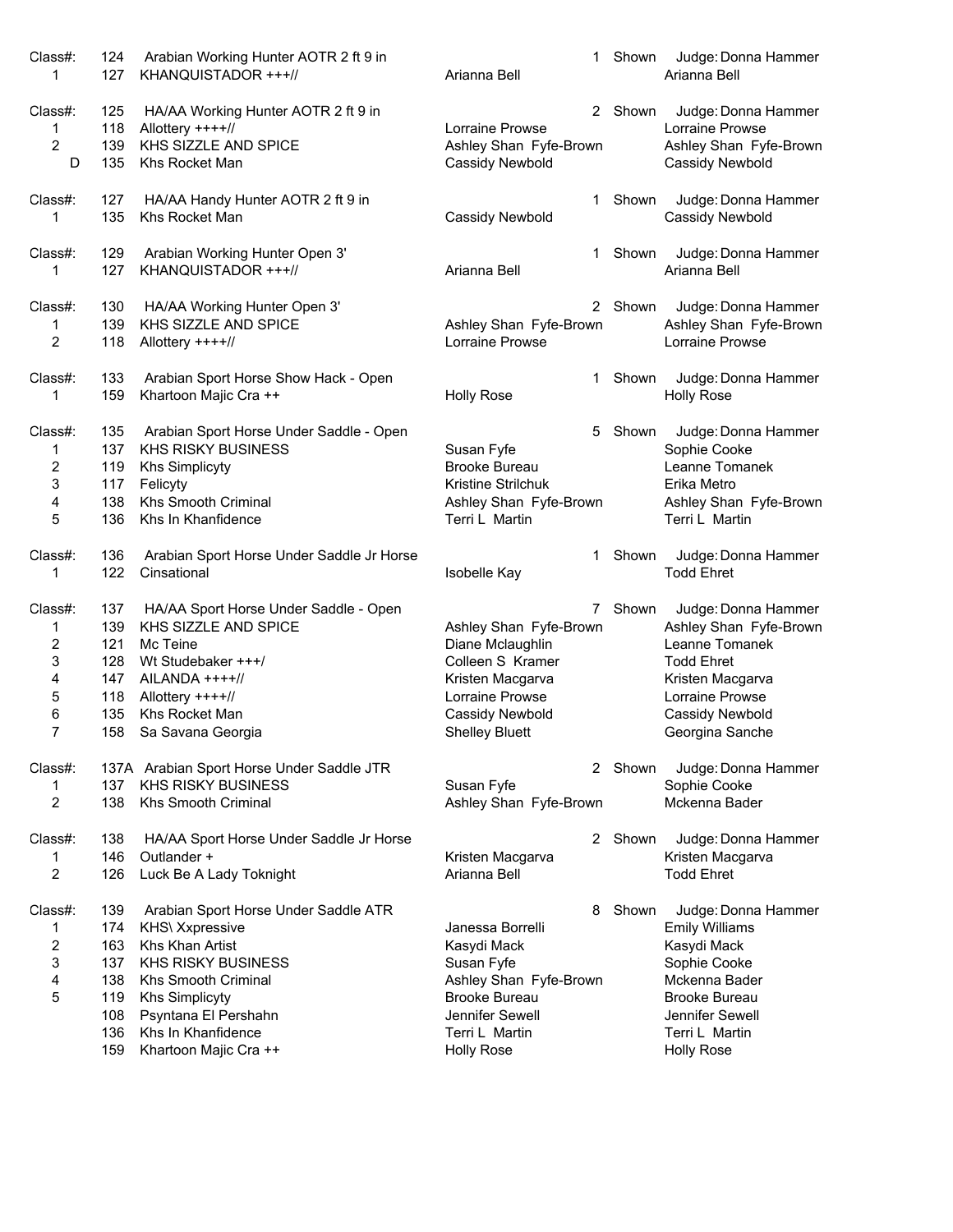| Judge: Donna Hammer<br>Class#:<br>142<br>HA/AA Sport Horse Show Hack ATR<br>3<br>Shown<br>118<br><b>Lorraine Prowse</b><br>1<br>Allottery ++++//<br>Lorraine Prowse<br>2<br>129<br>Solmate ++/<br>Colleen S Kramer<br>Colleen S Kramer<br>3<br>134<br>Bg Northstar +/<br>Elizabeth Jensen<br>Elizabeth Jensen<br>Class#:<br>143<br>Arabian Sport Horse Under Saddle AOTR<br>7 Shown<br>Judge: Donna Hammer<br>174<br><b>KHS\ Xxpressive</b><br>Janessa Borrelli<br>Janessa Borrelli<br>1<br>163<br>2<br>Khs Khan Artist<br>Kasydi Mack<br>Kasydi Mack<br>3<br>119<br><b>Khs Simplicyty</b><br><b>Brooke Bureau</b><br><b>Brooke Bureau</b><br>138<br>Ashley Shan Fyfe-Brown<br>4<br>Khs Smooth Criminal<br>Ashley Shan Fyfe-Brown<br>5<br>117<br>Felicyty<br>Kristine Strilchuk<br>Kristine Strilchuk<br>136<br>Khs In Khanfidence<br>Terri L Martin<br>Terri L Martin<br>159<br>Khartoon Majic Cra ++<br><b>Holly Rose</b><br><b>Holly Rose</b><br>Class#:<br>Judge: Donna Hammer<br>144<br>HA/AA Sport Horse Under Saddle AOTR<br>7<br>Shown<br>128<br>Wt Studebaker +++/<br>Colleen S Kramer<br>Colleen S Kramer<br>1<br>2<br>139<br>KHS SIZZLE AND SPICE<br>Ashley Shan Fyfe-Brown<br>Ashley Shan Fyfe-Brown<br>3<br>147<br>AILANDA ++++//<br>Kristen Macgarva<br>Liane Macgarva<br>4<br>175<br>Zalvador Mj<br>Izydora Jaworski<br>Izydora Jaworski<br>5<br>135<br>Khs Rocket Man<br>Cassidy Newbold<br>Cassidy Newbold<br>116<br>Mt Sweet Victory<br><b>Isabelle Fortier</b><br><b>Isabelle Fortier</b><br>134<br>Bg Northstar +/<br>Elizabeth Jensen<br>Elizabeth Jensen<br>Class#:<br>145<br>Arabian Sport Horse Under Saddle Open Championship<br>2 Shown<br>Judge: Donna Hammer<br>163<br>Khs Khan Artist<br>Kasydi Mack<br>Kasydi Mack<br>1<br>2<br>138<br><b>Khs Smooth Criminal</b><br>Ashley Shan Fyfe-Brown<br>Ashley Shan Fyfe-Brown<br>146<br>Arabian Sport Horse Under Saddle Jr Horse Championship<br>Shown<br>Judge: Donna Hammer<br>Class#:<br>1<br>1<br>122<br>Cinsational<br><b>Todd Ehret</b><br>Isobelle Kay<br>Class#:<br>147<br>HA/AA Sport Horse Under Saddle Open Championship<br>Shown<br>Judge: Donna Hammer<br>1.<br>1<br>128<br>Wt Studebaker +++/<br><b>Todd Ehret</b><br>Colleen S Kramer<br>X<br>121<br>Mc Teine<br>Leanne Tomanek<br>Diane Mclaughlin<br>Class#:<br>Shown<br>Judge: Donna Hammer<br>148<br>HA/AA Sport Horse Under Saddle Jr Horse Championship<br>1.<br>146<br>Outlander +<br>Kristen Macgarva<br>1<br>Kristen Macgarva<br>X<br>126<br>Arianna Bell<br><b>Todd Ehret</b><br>Luck Be A Lady Toknight<br>Class#:<br>149<br>Arabian Sport Horse Under Saddle ATR Championship<br>Shown<br>Judge: Donna Hammer<br>3.<br>163<br>Khs Khan Artist<br>Kasydi Mack<br>1<br>Kasydi Mack<br>$\overline{\mathbf{c}}$<br>138<br><b>Khs Smooth Criminal</b><br>Ashley Shan Fyfe-Brown<br>Ashley Shan Fyfe-Brown<br>3<br>108<br>Jennifer Sewell<br>Jennifer Sewell<br>Psyntana El Pershahn<br>159<br>X<br>Khartoon Majic Cra ++<br><b>Holly Rose</b><br><b>Holly Rose</b> | Class#:<br>1<br>2<br>3<br>4<br>5 | 140<br>139<br>147<br>160<br>118<br>135<br>129<br>134<br>158 | HA/AA Sport Horse Under Saddle ATR<br>KHS SIZZLE AND SPICE<br>AILANDA ++++//<br>All Fancified<br>Allottery ++++//<br>Khs Rocket Man<br>Solmate ++/<br>Bg Northstar +/<br>Sa Savana Georgia | 8<br>Ashley Shan Fyfe-Brown<br>Kristen Macgarva<br>Lisa Pulak<br>Lorraine Prowse<br>Cassidy Newbold<br>Colleen S Kramer<br>Elizabeth Jensen<br><b>Shelley Bluett</b> | Shown | Judge: Donna Hammer<br>Ashley Shan Fyfe-Brown<br>Liane Macgarva<br>Aeden Horobec<br>Lorraine Prowse<br>Cassidy Newbold<br>Colleen S Kramer<br>Elizabeth Jensen<br>Georgina Sanche |
|-----------------------------------------------------------------------------------------------------------------------------------------------------------------------------------------------------------------------------------------------------------------------------------------------------------------------------------------------------------------------------------------------------------------------------------------------------------------------------------------------------------------------------------------------------------------------------------------------------------------------------------------------------------------------------------------------------------------------------------------------------------------------------------------------------------------------------------------------------------------------------------------------------------------------------------------------------------------------------------------------------------------------------------------------------------------------------------------------------------------------------------------------------------------------------------------------------------------------------------------------------------------------------------------------------------------------------------------------------------------------------------------------------------------------------------------------------------------------------------------------------------------------------------------------------------------------------------------------------------------------------------------------------------------------------------------------------------------------------------------------------------------------------------------------------------------------------------------------------------------------------------------------------------------------------------------------------------------------------------------------------------------------------------------------------------------------------------------------------------------------------------------------------------------------------------------------------------------------------------------------------------------------------------------------------------------------------------------------------------------------------------------------------------------------------------------------------------------------------------------------------------------------------------------------------------------------------------------------------------------------------------------------------------------------------------------------------------------------------------------------------------------------------------------------------------------------------------------------------------------------------------------------------------------------------------------------------------------------------------------------------------------|----------------------------------|-------------------------------------------------------------|--------------------------------------------------------------------------------------------------------------------------------------------------------------------------------------------|----------------------------------------------------------------------------------------------------------------------------------------------------------------------|-------|-----------------------------------------------------------------------------------------------------------------------------------------------------------------------------------|
|                                                                                                                                                                                                                                                                                                                                                                                                                                                                                                                                                                                                                                                                                                                                                                                                                                                                                                                                                                                                                                                                                                                                                                                                                                                                                                                                                                                                                                                                                                                                                                                                                                                                                                                                                                                                                                                                                                                                                                                                                                                                                                                                                                                                                                                                                                                                                                                                                                                                                                                                                                                                                                                                                                                                                                                                                                                                                                                                                                                                                 |                                  |                                                             |                                                                                                                                                                                            |                                                                                                                                                                      |       |                                                                                                                                                                                   |
|                                                                                                                                                                                                                                                                                                                                                                                                                                                                                                                                                                                                                                                                                                                                                                                                                                                                                                                                                                                                                                                                                                                                                                                                                                                                                                                                                                                                                                                                                                                                                                                                                                                                                                                                                                                                                                                                                                                                                                                                                                                                                                                                                                                                                                                                                                                                                                                                                                                                                                                                                                                                                                                                                                                                                                                                                                                                                                                                                                                                                 |                                  |                                                             |                                                                                                                                                                                            |                                                                                                                                                                      |       |                                                                                                                                                                                   |
|                                                                                                                                                                                                                                                                                                                                                                                                                                                                                                                                                                                                                                                                                                                                                                                                                                                                                                                                                                                                                                                                                                                                                                                                                                                                                                                                                                                                                                                                                                                                                                                                                                                                                                                                                                                                                                                                                                                                                                                                                                                                                                                                                                                                                                                                                                                                                                                                                                                                                                                                                                                                                                                                                                                                                                                                                                                                                                                                                                                                                 |                                  |                                                             |                                                                                                                                                                                            |                                                                                                                                                                      |       |                                                                                                                                                                                   |
|                                                                                                                                                                                                                                                                                                                                                                                                                                                                                                                                                                                                                                                                                                                                                                                                                                                                                                                                                                                                                                                                                                                                                                                                                                                                                                                                                                                                                                                                                                                                                                                                                                                                                                                                                                                                                                                                                                                                                                                                                                                                                                                                                                                                                                                                                                                                                                                                                                                                                                                                                                                                                                                                                                                                                                                                                                                                                                                                                                                                                 |                                  |                                                             |                                                                                                                                                                                            |                                                                                                                                                                      |       |                                                                                                                                                                                   |
|                                                                                                                                                                                                                                                                                                                                                                                                                                                                                                                                                                                                                                                                                                                                                                                                                                                                                                                                                                                                                                                                                                                                                                                                                                                                                                                                                                                                                                                                                                                                                                                                                                                                                                                                                                                                                                                                                                                                                                                                                                                                                                                                                                                                                                                                                                                                                                                                                                                                                                                                                                                                                                                                                                                                                                                                                                                                                                                                                                                                                 |                                  |                                                             |                                                                                                                                                                                            |                                                                                                                                                                      |       |                                                                                                                                                                                   |
|                                                                                                                                                                                                                                                                                                                                                                                                                                                                                                                                                                                                                                                                                                                                                                                                                                                                                                                                                                                                                                                                                                                                                                                                                                                                                                                                                                                                                                                                                                                                                                                                                                                                                                                                                                                                                                                                                                                                                                                                                                                                                                                                                                                                                                                                                                                                                                                                                                                                                                                                                                                                                                                                                                                                                                                                                                                                                                                                                                                                                 |                                  |                                                             |                                                                                                                                                                                            |                                                                                                                                                                      |       |                                                                                                                                                                                   |
|                                                                                                                                                                                                                                                                                                                                                                                                                                                                                                                                                                                                                                                                                                                                                                                                                                                                                                                                                                                                                                                                                                                                                                                                                                                                                                                                                                                                                                                                                                                                                                                                                                                                                                                                                                                                                                                                                                                                                                                                                                                                                                                                                                                                                                                                                                                                                                                                                                                                                                                                                                                                                                                                                                                                                                                                                                                                                                                                                                                                                 |                                  |                                                             |                                                                                                                                                                                            |                                                                                                                                                                      |       |                                                                                                                                                                                   |
|                                                                                                                                                                                                                                                                                                                                                                                                                                                                                                                                                                                                                                                                                                                                                                                                                                                                                                                                                                                                                                                                                                                                                                                                                                                                                                                                                                                                                                                                                                                                                                                                                                                                                                                                                                                                                                                                                                                                                                                                                                                                                                                                                                                                                                                                                                                                                                                                                                                                                                                                                                                                                                                                                                                                                                                                                                                                                                                                                                                                                 |                                  |                                                             |                                                                                                                                                                                            |                                                                                                                                                                      |       |                                                                                                                                                                                   |
|                                                                                                                                                                                                                                                                                                                                                                                                                                                                                                                                                                                                                                                                                                                                                                                                                                                                                                                                                                                                                                                                                                                                                                                                                                                                                                                                                                                                                                                                                                                                                                                                                                                                                                                                                                                                                                                                                                                                                                                                                                                                                                                                                                                                                                                                                                                                                                                                                                                                                                                                                                                                                                                                                                                                                                                                                                                                                                                                                                                                                 |                                  |                                                             |                                                                                                                                                                                            |                                                                                                                                                                      |       |                                                                                                                                                                                   |
|                                                                                                                                                                                                                                                                                                                                                                                                                                                                                                                                                                                                                                                                                                                                                                                                                                                                                                                                                                                                                                                                                                                                                                                                                                                                                                                                                                                                                                                                                                                                                                                                                                                                                                                                                                                                                                                                                                                                                                                                                                                                                                                                                                                                                                                                                                                                                                                                                                                                                                                                                                                                                                                                                                                                                                                                                                                                                                                                                                                                                 |                                  |                                                             |                                                                                                                                                                                            |                                                                                                                                                                      |       |                                                                                                                                                                                   |
|                                                                                                                                                                                                                                                                                                                                                                                                                                                                                                                                                                                                                                                                                                                                                                                                                                                                                                                                                                                                                                                                                                                                                                                                                                                                                                                                                                                                                                                                                                                                                                                                                                                                                                                                                                                                                                                                                                                                                                                                                                                                                                                                                                                                                                                                                                                                                                                                                                                                                                                                                                                                                                                                                                                                                                                                                                                                                                                                                                                                                 |                                  |                                                             |                                                                                                                                                                                            |                                                                                                                                                                      |       |                                                                                                                                                                                   |
|                                                                                                                                                                                                                                                                                                                                                                                                                                                                                                                                                                                                                                                                                                                                                                                                                                                                                                                                                                                                                                                                                                                                                                                                                                                                                                                                                                                                                                                                                                                                                                                                                                                                                                                                                                                                                                                                                                                                                                                                                                                                                                                                                                                                                                                                                                                                                                                                                                                                                                                                                                                                                                                                                                                                                                                                                                                                                                                                                                                                                 |                                  |                                                             |                                                                                                                                                                                            |                                                                                                                                                                      |       |                                                                                                                                                                                   |
|                                                                                                                                                                                                                                                                                                                                                                                                                                                                                                                                                                                                                                                                                                                                                                                                                                                                                                                                                                                                                                                                                                                                                                                                                                                                                                                                                                                                                                                                                                                                                                                                                                                                                                                                                                                                                                                                                                                                                                                                                                                                                                                                                                                                                                                                                                                                                                                                                                                                                                                                                                                                                                                                                                                                                                                                                                                                                                                                                                                                                 |                                  |                                                             |                                                                                                                                                                                            |                                                                                                                                                                      |       |                                                                                                                                                                                   |
|                                                                                                                                                                                                                                                                                                                                                                                                                                                                                                                                                                                                                                                                                                                                                                                                                                                                                                                                                                                                                                                                                                                                                                                                                                                                                                                                                                                                                                                                                                                                                                                                                                                                                                                                                                                                                                                                                                                                                                                                                                                                                                                                                                                                                                                                                                                                                                                                                                                                                                                                                                                                                                                                                                                                                                                                                                                                                                                                                                                                                 |                                  |                                                             |                                                                                                                                                                                            |                                                                                                                                                                      |       |                                                                                                                                                                                   |
|                                                                                                                                                                                                                                                                                                                                                                                                                                                                                                                                                                                                                                                                                                                                                                                                                                                                                                                                                                                                                                                                                                                                                                                                                                                                                                                                                                                                                                                                                                                                                                                                                                                                                                                                                                                                                                                                                                                                                                                                                                                                                                                                                                                                                                                                                                                                                                                                                                                                                                                                                                                                                                                                                                                                                                                                                                                                                                                                                                                                                 |                                  |                                                             |                                                                                                                                                                                            |                                                                                                                                                                      |       |                                                                                                                                                                                   |
|                                                                                                                                                                                                                                                                                                                                                                                                                                                                                                                                                                                                                                                                                                                                                                                                                                                                                                                                                                                                                                                                                                                                                                                                                                                                                                                                                                                                                                                                                                                                                                                                                                                                                                                                                                                                                                                                                                                                                                                                                                                                                                                                                                                                                                                                                                                                                                                                                                                                                                                                                                                                                                                                                                                                                                                                                                                                                                                                                                                                                 |                                  |                                                             |                                                                                                                                                                                            |                                                                                                                                                                      |       |                                                                                                                                                                                   |
|                                                                                                                                                                                                                                                                                                                                                                                                                                                                                                                                                                                                                                                                                                                                                                                                                                                                                                                                                                                                                                                                                                                                                                                                                                                                                                                                                                                                                                                                                                                                                                                                                                                                                                                                                                                                                                                                                                                                                                                                                                                                                                                                                                                                                                                                                                                                                                                                                                                                                                                                                                                                                                                                                                                                                                                                                                                                                                                                                                                                                 |                                  |                                                             |                                                                                                                                                                                            |                                                                                                                                                                      |       |                                                                                                                                                                                   |
|                                                                                                                                                                                                                                                                                                                                                                                                                                                                                                                                                                                                                                                                                                                                                                                                                                                                                                                                                                                                                                                                                                                                                                                                                                                                                                                                                                                                                                                                                                                                                                                                                                                                                                                                                                                                                                                                                                                                                                                                                                                                                                                                                                                                                                                                                                                                                                                                                                                                                                                                                                                                                                                                                                                                                                                                                                                                                                                                                                                                                 |                                  |                                                             |                                                                                                                                                                                            |                                                                                                                                                                      |       |                                                                                                                                                                                   |
|                                                                                                                                                                                                                                                                                                                                                                                                                                                                                                                                                                                                                                                                                                                                                                                                                                                                                                                                                                                                                                                                                                                                                                                                                                                                                                                                                                                                                                                                                                                                                                                                                                                                                                                                                                                                                                                                                                                                                                                                                                                                                                                                                                                                                                                                                                                                                                                                                                                                                                                                                                                                                                                                                                                                                                                                                                                                                                                                                                                                                 |                                  |                                                             |                                                                                                                                                                                            |                                                                                                                                                                      |       |                                                                                                                                                                                   |
|                                                                                                                                                                                                                                                                                                                                                                                                                                                                                                                                                                                                                                                                                                                                                                                                                                                                                                                                                                                                                                                                                                                                                                                                                                                                                                                                                                                                                                                                                                                                                                                                                                                                                                                                                                                                                                                                                                                                                                                                                                                                                                                                                                                                                                                                                                                                                                                                                                                                                                                                                                                                                                                                                                                                                                                                                                                                                                                                                                                                                 |                                  |                                                             |                                                                                                                                                                                            |                                                                                                                                                                      |       |                                                                                                                                                                                   |
|                                                                                                                                                                                                                                                                                                                                                                                                                                                                                                                                                                                                                                                                                                                                                                                                                                                                                                                                                                                                                                                                                                                                                                                                                                                                                                                                                                                                                                                                                                                                                                                                                                                                                                                                                                                                                                                                                                                                                                                                                                                                                                                                                                                                                                                                                                                                                                                                                                                                                                                                                                                                                                                                                                                                                                                                                                                                                                                                                                                                                 |                                  |                                                             |                                                                                                                                                                                            |                                                                                                                                                                      |       |                                                                                                                                                                                   |
|                                                                                                                                                                                                                                                                                                                                                                                                                                                                                                                                                                                                                                                                                                                                                                                                                                                                                                                                                                                                                                                                                                                                                                                                                                                                                                                                                                                                                                                                                                                                                                                                                                                                                                                                                                                                                                                                                                                                                                                                                                                                                                                                                                                                                                                                                                                                                                                                                                                                                                                                                                                                                                                                                                                                                                                                                                                                                                                                                                                                                 |                                  |                                                             |                                                                                                                                                                                            |                                                                                                                                                                      |       |                                                                                                                                                                                   |
|                                                                                                                                                                                                                                                                                                                                                                                                                                                                                                                                                                                                                                                                                                                                                                                                                                                                                                                                                                                                                                                                                                                                                                                                                                                                                                                                                                                                                                                                                                                                                                                                                                                                                                                                                                                                                                                                                                                                                                                                                                                                                                                                                                                                                                                                                                                                                                                                                                                                                                                                                                                                                                                                                                                                                                                                                                                                                                                                                                                                                 |                                  |                                                             |                                                                                                                                                                                            |                                                                                                                                                                      |       |                                                                                                                                                                                   |
|                                                                                                                                                                                                                                                                                                                                                                                                                                                                                                                                                                                                                                                                                                                                                                                                                                                                                                                                                                                                                                                                                                                                                                                                                                                                                                                                                                                                                                                                                                                                                                                                                                                                                                                                                                                                                                                                                                                                                                                                                                                                                                                                                                                                                                                                                                                                                                                                                                                                                                                                                                                                                                                                                                                                                                                                                                                                                                                                                                                                                 |                                  |                                                             |                                                                                                                                                                                            |                                                                                                                                                                      |       |                                                                                                                                                                                   |
|                                                                                                                                                                                                                                                                                                                                                                                                                                                                                                                                                                                                                                                                                                                                                                                                                                                                                                                                                                                                                                                                                                                                                                                                                                                                                                                                                                                                                                                                                                                                                                                                                                                                                                                                                                                                                                                                                                                                                                                                                                                                                                                                                                                                                                                                                                                                                                                                                                                                                                                                                                                                                                                                                                                                                                                                                                                                                                                                                                                                                 |                                  |                                                             |                                                                                                                                                                                            |                                                                                                                                                                      |       |                                                                                                                                                                                   |
|                                                                                                                                                                                                                                                                                                                                                                                                                                                                                                                                                                                                                                                                                                                                                                                                                                                                                                                                                                                                                                                                                                                                                                                                                                                                                                                                                                                                                                                                                                                                                                                                                                                                                                                                                                                                                                                                                                                                                                                                                                                                                                                                                                                                                                                                                                                                                                                                                                                                                                                                                                                                                                                                                                                                                                                                                                                                                                                                                                                                                 |                                  |                                                             |                                                                                                                                                                                            |                                                                                                                                                                      |       |                                                                                                                                                                                   |
|                                                                                                                                                                                                                                                                                                                                                                                                                                                                                                                                                                                                                                                                                                                                                                                                                                                                                                                                                                                                                                                                                                                                                                                                                                                                                                                                                                                                                                                                                                                                                                                                                                                                                                                                                                                                                                                                                                                                                                                                                                                                                                                                                                                                                                                                                                                                                                                                                                                                                                                                                                                                                                                                                                                                                                                                                                                                                                                                                                                                                 |                                  |                                                             |                                                                                                                                                                                            |                                                                                                                                                                      |       |                                                                                                                                                                                   |
|                                                                                                                                                                                                                                                                                                                                                                                                                                                                                                                                                                                                                                                                                                                                                                                                                                                                                                                                                                                                                                                                                                                                                                                                                                                                                                                                                                                                                                                                                                                                                                                                                                                                                                                                                                                                                                                                                                                                                                                                                                                                                                                                                                                                                                                                                                                                                                                                                                                                                                                                                                                                                                                                                                                                                                                                                                                                                                                                                                                                                 |                                  |                                                             |                                                                                                                                                                                            |                                                                                                                                                                      |       |                                                                                                                                                                                   |
|                                                                                                                                                                                                                                                                                                                                                                                                                                                                                                                                                                                                                                                                                                                                                                                                                                                                                                                                                                                                                                                                                                                                                                                                                                                                                                                                                                                                                                                                                                                                                                                                                                                                                                                                                                                                                                                                                                                                                                                                                                                                                                                                                                                                                                                                                                                                                                                                                                                                                                                                                                                                                                                                                                                                                                                                                                                                                                                                                                                                                 |                                  |                                                             |                                                                                                                                                                                            |                                                                                                                                                                      |       |                                                                                                                                                                                   |
|                                                                                                                                                                                                                                                                                                                                                                                                                                                                                                                                                                                                                                                                                                                                                                                                                                                                                                                                                                                                                                                                                                                                                                                                                                                                                                                                                                                                                                                                                                                                                                                                                                                                                                                                                                                                                                                                                                                                                                                                                                                                                                                                                                                                                                                                                                                                                                                                                                                                                                                                                                                                                                                                                                                                                                                                                                                                                                                                                                                                                 |                                  |                                                             |                                                                                                                                                                                            |                                                                                                                                                                      |       |                                                                                                                                                                                   |
|                                                                                                                                                                                                                                                                                                                                                                                                                                                                                                                                                                                                                                                                                                                                                                                                                                                                                                                                                                                                                                                                                                                                                                                                                                                                                                                                                                                                                                                                                                                                                                                                                                                                                                                                                                                                                                                                                                                                                                                                                                                                                                                                                                                                                                                                                                                                                                                                                                                                                                                                                                                                                                                                                                                                                                                                                                                                                                                                                                                                                 |                                  |                                                             |                                                                                                                                                                                            |                                                                                                                                                                      |       |                                                                                                                                                                                   |
|                                                                                                                                                                                                                                                                                                                                                                                                                                                                                                                                                                                                                                                                                                                                                                                                                                                                                                                                                                                                                                                                                                                                                                                                                                                                                                                                                                                                                                                                                                                                                                                                                                                                                                                                                                                                                                                                                                                                                                                                                                                                                                                                                                                                                                                                                                                                                                                                                                                                                                                                                                                                                                                                                                                                                                                                                                                                                                                                                                                                                 |                                  |                                                             |                                                                                                                                                                                            |                                                                                                                                                                      |       |                                                                                                                                                                                   |
|                                                                                                                                                                                                                                                                                                                                                                                                                                                                                                                                                                                                                                                                                                                                                                                                                                                                                                                                                                                                                                                                                                                                                                                                                                                                                                                                                                                                                                                                                                                                                                                                                                                                                                                                                                                                                                                                                                                                                                                                                                                                                                                                                                                                                                                                                                                                                                                                                                                                                                                                                                                                                                                                                                                                                                                                                                                                                                                                                                                                                 |                                  |                                                             |                                                                                                                                                                                            |                                                                                                                                                                      |       |                                                                                                                                                                                   |
|                                                                                                                                                                                                                                                                                                                                                                                                                                                                                                                                                                                                                                                                                                                                                                                                                                                                                                                                                                                                                                                                                                                                                                                                                                                                                                                                                                                                                                                                                                                                                                                                                                                                                                                                                                                                                                                                                                                                                                                                                                                                                                                                                                                                                                                                                                                                                                                                                                                                                                                                                                                                                                                                                                                                                                                                                                                                                                                                                                                                                 |                                  |                                                             |                                                                                                                                                                                            |                                                                                                                                                                      |       |                                                                                                                                                                                   |
|                                                                                                                                                                                                                                                                                                                                                                                                                                                                                                                                                                                                                                                                                                                                                                                                                                                                                                                                                                                                                                                                                                                                                                                                                                                                                                                                                                                                                                                                                                                                                                                                                                                                                                                                                                                                                                                                                                                                                                                                                                                                                                                                                                                                                                                                                                                                                                                                                                                                                                                                                                                                                                                                                                                                                                                                                                                                                                                                                                                                                 |                                  |                                                             |                                                                                                                                                                                            |                                                                                                                                                                      |       |                                                                                                                                                                                   |
|                                                                                                                                                                                                                                                                                                                                                                                                                                                                                                                                                                                                                                                                                                                                                                                                                                                                                                                                                                                                                                                                                                                                                                                                                                                                                                                                                                                                                                                                                                                                                                                                                                                                                                                                                                                                                                                                                                                                                                                                                                                                                                                                                                                                                                                                                                                                                                                                                                                                                                                                                                                                                                                                                                                                                                                                                                                                                                                                                                                                                 |                                  |                                                             |                                                                                                                                                                                            |                                                                                                                                                                      |       |                                                                                                                                                                                   |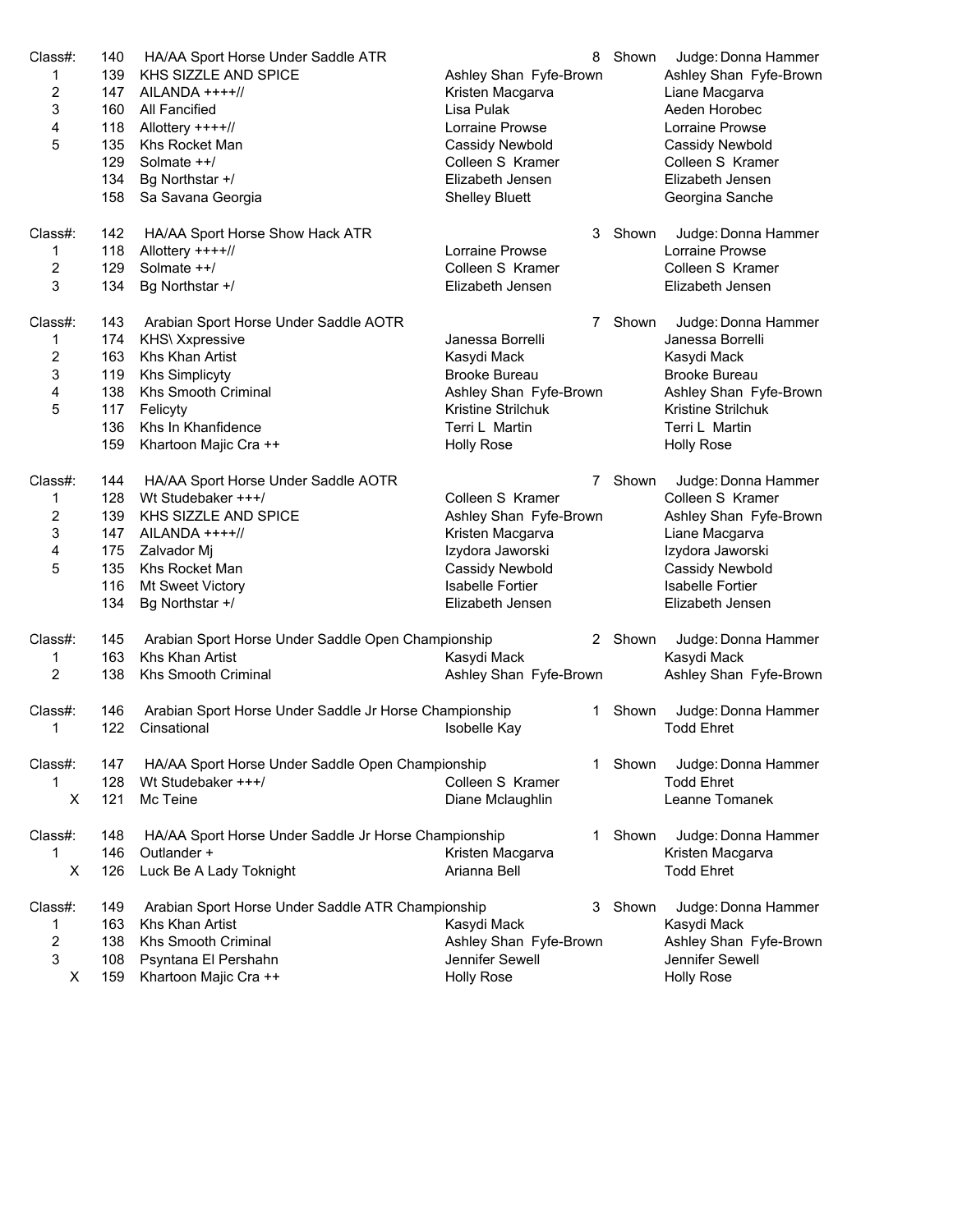| Class#:                 | 150 | HA/AA Sport Horse Under Saddle ATR Championship     | 6                       | Shown   | Judge: Donna Hammer     |
|-------------------------|-----|-----------------------------------------------------|-------------------------|---------|-------------------------|
| 1                       | 139 | KHS SIZZLE AND SPICE                                | Ashley Shan Fyfe-Brown  |         | Ashley Shan Fyfe-Brown  |
| $\overline{\mathbf{c}}$ | 147 | $AILANDA$ ++++//                                    | Kristen Macgarva        |         | Kristen Macgarva        |
| 3                       | 175 | Zalvador Mj                                         | Izydora Jaworski        |         | Izydora Jaworski        |
| 4                       | 134 | Bg Northstar +/                                     | Elizabeth Jensen        |         | Elizabeth Jensen        |
| 5                       | 129 | Solmate ++/                                         | Colleen S Kramer        |         | Colleen S Kramer        |
| X                       | 158 | Sa Savana Georgia                                   | <b>Shelley Bluett</b>   |         | Georgina Sanche         |
| Class#:                 | 151 | A/HA/AA Western Dressage Basic Level Test 1         |                         | 0 Shown | Judge: Kim Vos          |
| D                       | 132 | Er Paint It Bask                                    | <b>Brandy Bannister</b> |         | <b>Brandy Bannister</b> |
| Class#:                 | 152 | A/HA/AA Western Dressage Basic Level Test 1 ATR     | 1                       | Shown   | Judge: Kim Vos          |
| 1                       | 132 | Er Paint It Bask                                    | <b>Brandy Bannister</b> |         | <b>Brandy Bannister</b> |
| Class#:                 | 153 | A/HA/AA Dressage Equitation JTR Test 1 18 & Under   | 1                       | Shown   | Judge: Kim Vos          |
| 1                       | 160 | All Fancified                                       | Lisa Pulak              |         | Aeden Horobec           |
| Class#:                 | 154 | A/HA/AA Dressage Equitation AATR 19 & Over          | 1.                      | Shown   | Judge: Kim Vos          |
| 1                       | 135 | Khs Rocket Man                                      | Cassidy Newbold         |         | Cassidy Newbold         |
| Class#:                 | 155 | AHA Dressage Seat Medal JTR 18 & Under              | 2                       | Shown   | Judge: Kim Vos          |
| 1                       | 160 | All Fancified                                       | Lisa Pulak              |         | Aeden Horobec           |
| 2                       | 175 | Zalvador Mj                                         | Izydora Jaworski        |         | Izydora Jaworski        |
| Class#:                 | 156 | A/HA/AA Dressage Training Level Test 1 Open         | 8                       | Shown   | Judge: Kim Vos          |
| 1                       | 158 | Sa Savana Georgia                                   | <b>Shelley Bluett</b>   |         | Georgina Sanche         |
| 2                       | 139 | KHS SIZZLE AND SPICE                                | Ashley Shan Fyfe-Brown  |         | Ashley Shan Fyfe-Brown  |
| 3                       | 175 | Zalvador Mj                                         | Izydora Jaworski        |         | Barbara Tracey          |
| 4                       | 129 | Solmate ++/                                         | Colleen S Kramer        |         | Colleen S Kramer        |
| 5                       | 138 | Khs Smooth Criminal                                 | Ashley Shan Fyfe-Brown  |         | Mckenna Bader           |
| 6                       | 137 | <b>KHS RISKY BUSINESS</b>                           | Susan Fyfe              |         | Sophie Cooke            |
| 7                       | 135 | Khs Rocket Man                                      | Cassidy Newbold         |         | Cassidy Newbold         |
| 8                       | 136 | Khs In Khanfidence                                  | Terri L Martin          |         | Terri L Martin          |
| Class#:                 | 157 | A/HA/AA Dressage Training Level Test 1 ATR          | 10                      | Shown   | Judge: Kim Vos          |
| 1                       | 102 | Allojandro Kk +++/                                  | Colleen M Mckenzie      |         | Colleen M Mckenzie      |
| 2                       | 158 | Sa Savana Georgia                                   | <b>Shelley Bluett</b>   |         | Georgina Sanche         |
| 3                       | 139 | KHS SIZZLE AND SPICE                                | Ashley Shan Fyfe-Brown  |         | Ashley Shan Fyfe-Brown  |
| 4                       | 128 | Wt Studebaker +++/                                  | Colleen S Kramer        |         | Colleen S Kramer        |
| 5                       | 137 | <b>KHS RISKY BUSINESS</b>                           | Susan Fyfe              |         | Sophie Cooke            |
| 6                       | 160 | All Fancified                                       | Lisa Pulak              |         | Aeden Horobec           |
| 7                       | 135 | Khs Rocket Man                                      | Cassidy Newbold         |         | Cassidy Newbold         |
| 8                       | 138 | Khs Smooth Criminal                                 | Ashley Shan Fyfe-Brown  |         | Mckenna Bader           |
| 9                       | 159 | Khartoon Majic Cra ++                               | <b>Holly Rose</b>       |         | <b>Holly Rose</b>       |
| 10                      | 136 | Khs In Khanfidence                                  | Terri L Martin          |         | Terri L Martin          |
| Class#:                 | 158 | A/HA/AA Dressage Training Level Test 1 Junior Horse |                         | 2 Shown | Judge: Kim Vos          |
| 1                       | 126 | Luck Be A Lady Toknight                             | Arianna Bell            |         | <b>Todd Ehret</b>       |
| 2                       | 146 | Outlander +                                         | Kristen Macgarva        |         | Kristen Macgarva        |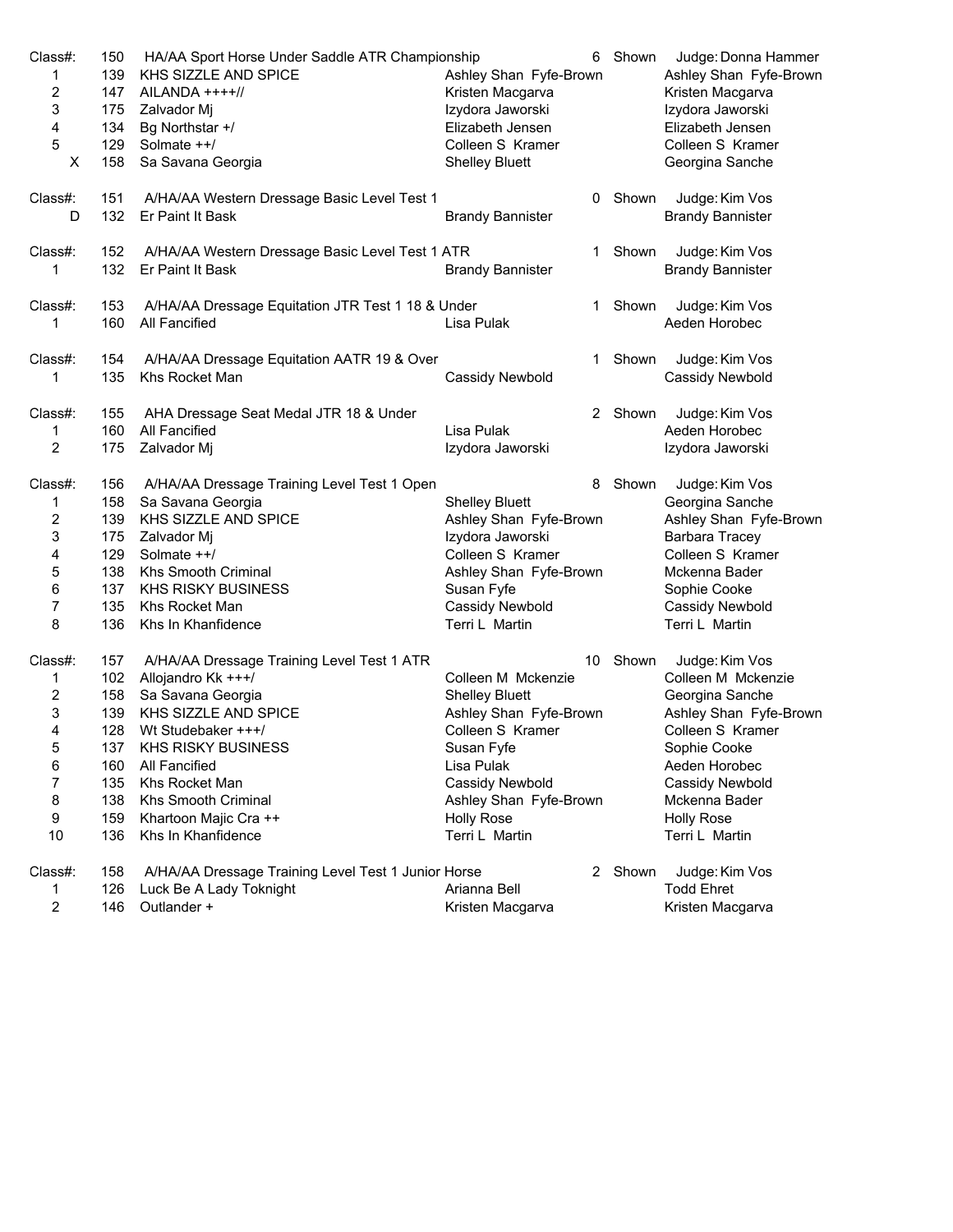| Class#:        | 159 | A/HA/AA Dressage Level 1 Test 1 Open           |                        | 3 | Shown   | Judge: Kim Vos         |
|----------------|-----|------------------------------------------------|------------------------|---|---------|------------------------|
| 1              | 128 | Wt Studebaker +++/                             | Colleen S Kramer       |   |         | <b>Todd Ehret</b>      |
| 2              | 127 | KHANQUISTADOR +++//                            | Arianna Bell           |   |         | Arianna Bell           |
| 3              | 129 | Solmate ++/                                    | Colleen S Kramer       |   |         | <b>Todd Ehret</b>      |
| Class#:        | 160 | A/HA/AA Dressage Level 1 Test 1 ATR            |                        | 6 | Shown   | Judge: Kim Vos         |
| 1              | 127 | KHANQUISTADOR +++//                            | Arianna Bell           |   |         | Arianna Bell           |
| $\sqrt{2}$     | 128 | Wt Studebaker +++/                             | Colleen S Kramer       |   |         | Colleen S Kramer       |
| 3              | 102 | Allojandro Kk +++/                             | Colleen M Mckenzie     |   |         | Colleen M Mckenzie     |
| 4              | 146 | Outlander +                                    | Kristen Macgarva       |   |         | Kristen Macgarva       |
| 5              | 129 | Solmate ++/                                    | Colleen S Kramer       |   |         | Colleen S Kramer       |
| 6              | 159 | Khartoon Majic Cra ++                          | <b>Holly Rose</b>      |   |         | <b>Holly Rose</b>      |
| Class#:        | 161 | A/HA/AA Dressage Level 2 Test 1 Open           |                        |   | 2 Shown | Judge: Kim Vos         |
| 1              | 134 | Bg Northstar +/                                | Elizabeth Jensen       |   |         | Elizabeth Jensen       |
| 2              | 147 | AILANDA ++++//                                 | Kristen Macgarva       |   |         | Kristen Macgarva       |
| Class#:        | 162 | A/HA/AA Dressage Level 2 Test 1 ATR            |                        |   | 3 Shown | Judge: Kim Vos         |
| 1              | 147 | AILANDA ++++//                                 | Kristen Macgarva       |   |         | Kristen Macgarva       |
| $\overline{c}$ | 100 | Mi Amego $+++/$                                | Colleen M Mckenzie     |   |         | Colleen M Mckenzie     |
| 3              | 134 | Bg Northstar +/                                | Elizabeth Jensen       |   |         | Elizabeth Jensen       |
| Class#:        | 163 | A/HA/AA Dressage Level 3 Test 1 Open           |                        | 1 | Shown   | Judge: Kim Vos         |
| 1              | 101 | $lzak + +/$                                    | Colleen M Mckenzie     |   |         | <b>Christine Walz</b>  |
| Class#:        | 164 | A/HA/AA Dressage Level 3 Test 1 ATR            |                        |   | 2 Shown | Judge: Kim Vos         |
| 1              | 118 | Allottery ++++//                               | Lorraine Prowse        |   |         | Lorraine Prowse        |
| 2              | 100 | Mi Amego ++++//                                | Colleen M Mckenzie     |   |         | Colleen M Mckenzie     |
| Class#:        | 165 | A/HA/AA Dressage Level 4 Test 1 Open           |                        |   | 2 Shown | Judge: Kim Vos         |
| 1              | 101 | $ zak + +/$                                    | Colleen M Mckenzie     |   |         | <b>Christine Walz</b>  |
| 2              | 118 | Allottery ++++//                               | Lorraine Prowse        |   |         | Lorraine Prowse        |
| Class#:        | 166 | Arabian Sport Horse Mares In-Hand - 2 & over   |                        |   | 4 Shown | Judge: Kim Vos         |
| 1              | 122 | Cinsational                                    | Isobelle Kay           |   |         | <b>Todd Ehret</b>      |
| 2              | 117 | Felicyty                                       | Kristine Strilchuk     |   |         | Erika Metro            |
| 3              | 157 | Empressed                                      | Georgina Sanche        |   |         | Georgina Sanche        |
| 4              | 136 | Khs In Khanfidence                             | Terri L Martin         |   |         | Terri L Martin         |
| Class#:        | 167 | Arabian Sport Horse Mares In-Hand ATH 2 & Over |                        |   |         | 2 Shown Judge: Kim Vos |
| 1              | 136 | Khs In Khanfidence                             | Terri L Martin         |   |         | Terri L Martin         |
| $\overline{c}$ | 157 | Empressed                                      | Georgina Sanche        |   |         | Georgina Sanche        |
| Class#:        | 168 | Arabian Sport Horse Geldings In-Hand 2 & Over  |                        |   | 4 Shown | Judge: Kim Vos         |
| 1              | 119 | <b>Khs Simplicyty</b>                          | <b>Brooke Bureau</b>   |   |         | <b>Brooke Bureau</b>   |
| 2              | 137 | <b>KHS RISKY BUSINESS</b>                      | Susan Fyfe             |   |         | Sophie Cooke           |
| 3              | 138 | Khs Smooth Criminal                            | Ashley Shan Fyfe-Brown |   |         | Mckenna Bader          |
| 4              | 163 | Khs Khan Artist                                | Kasydi Mack            |   |         | Kasydi Mack            |
| х              | 108 | Psyntana El Pershahn                           | Jennifer Sewell        |   |         | Jennifer Sewell        |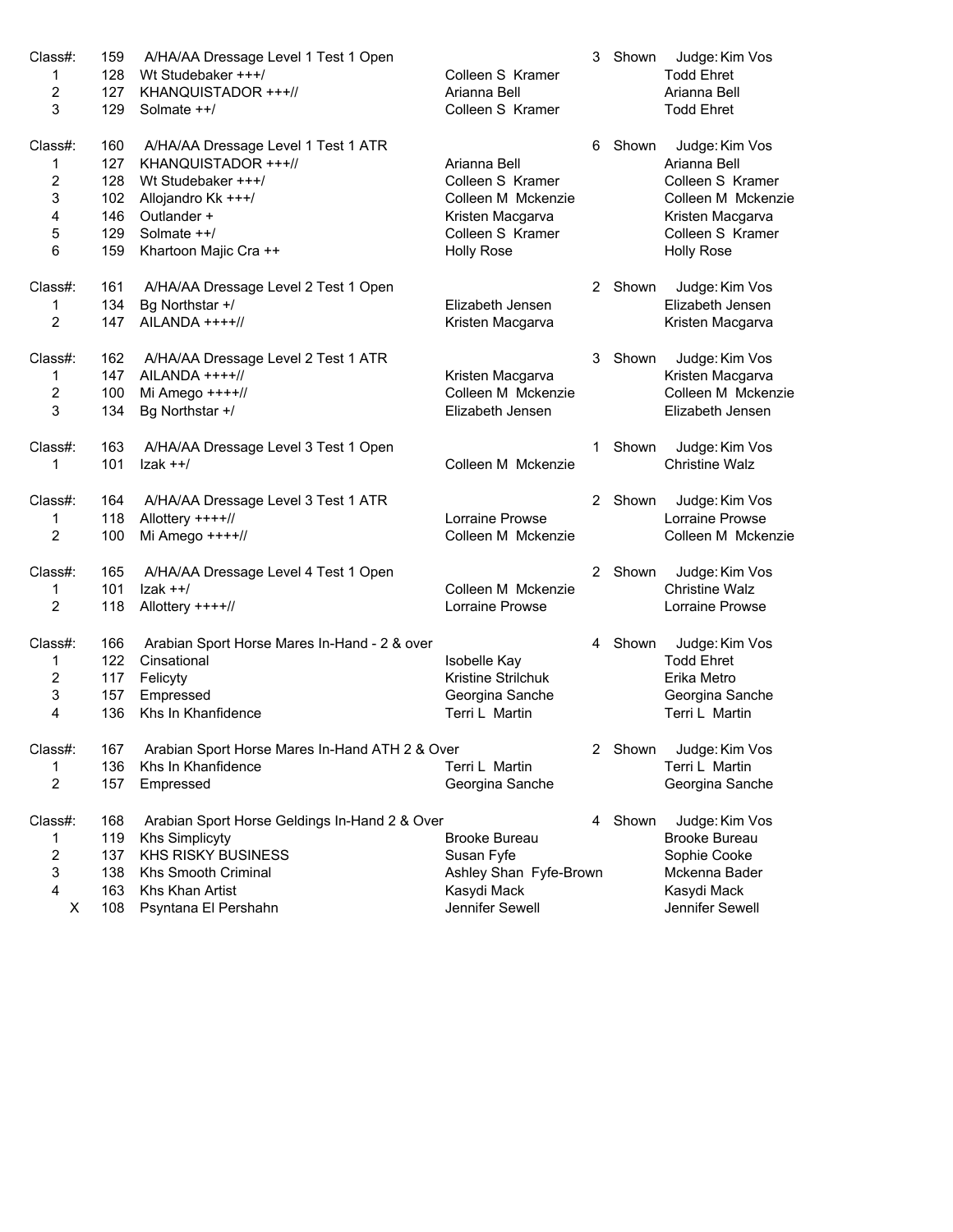| Class#: | 169 | Arabian Sport Horse Geldings In-Hand ATH 2 & Over | 6                             | Shown       | Judge: Kim Vos                |
|---------|-----|---------------------------------------------------|-------------------------------|-------------|-------------------------------|
| 1       | 119 | <b>Khs Simplicyty</b>                             | <b>Brooke Bureau</b>          |             | <b>Brooke Bureau</b>          |
| 2       | 137 | <b>KHS RISKY BUSINESS</b>                         | Susan Fyfe                    |             | Sophie Cooke                  |
| 3       | 138 | Khs Smooth Criminal                               | Ashley Shan Fyfe-Brown        |             | Mckenna Bader                 |
| 4       | 163 | Khs Khan Artist                                   | Kasydi Mack                   |             | Kasydi Mack                   |
| 5       | 100 | Mi Amego ++++//                                   | Colleen M Mckenzie            |             | <b>Christine Walz</b>         |
| 5       | 101 | $lzak + +/$                                       | Colleen M Mckenzie            |             | <b>Christine Walz</b>         |
| Class#: | 170 | HA/AA Sport Horse Mares In-Hand 2 & Over          |                               | 2 Shown     | Judge: Kim Vos                |
| 1       | 126 | Luck Be A Lady Toknight                           | Arianna Bell                  |             | <b>Todd Ehret</b>             |
| 2       | 158 | Sa Savana Georgia                                 | <b>Shelley Bluett</b>         |             | Georgina Sanche               |
| Class#: | 171 | HA/AA Sport Horse Mares In-Hand ATH 2 & Over      |                               | 2 Shown     | Judge: Kim Vos                |
| 1       | 158 | Sa Savana Georgia                                 | <b>Shelley Bluett</b>         |             | Georgina Sanche               |
| 2       | 126 | Luck Be A Lady Toknight                           | Arianna Bell                  |             | Arianna Bell                  |
| Class#: | 172 | HA/AA Sport Horse Geldings In-Hand 2 & Over       |                               | 5.<br>Shown | Judge: Kim Vos                |
| 1       | 128 | Wt Studebaker +++/                                | Colleen S Kramer              |             | <b>Todd Ehret</b>             |
| 2       | 112 | Sante Fe Cool +++//                               | Tatjana Patricia Desire Kelch |             | Tatjana Patricia Desire Kelch |
| 3       | 129 | Solmate ++/                                       | Colleen S Kramer              |             | <b>Todd Ehret</b>             |
| 4       | 135 | Khs Rocket Man                                    | Cassidy Newbold               |             | <b>Cassidy Newbold</b>        |
| 5       | 139 | KHS SIZZLE AND SPICE                              | Ashley Shan Fyfe-Brown        |             | Ashley Shan Fyfe-Brown        |
| Class#: | 173 | HA/AA Sport Horse Geldings In-Hand ATH 2 & Over   | 5                             | Shown       | Judge: Kim Vos                |
| 1       | 135 | Khs Rocket Man                                    | Cassidy Newbold               |             | Cassidy Newbold               |
| 2       | 128 | Wt Studebaker +++/                                | Colleen S Kramer              |             | Colleen S Kramer              |
| 3       | 139 | KHS SIZZLE AND SPICE                              | Ashley Shan Fyfe-Brown        |             | Ashley Shan Fyfe-Brown        |
| 4       | 129 | Solmate ++/                                       | Colleen S Kramer              |             | Colleen S Kramer              |
| 5       | 102 | Allojandro Kk +++/                                | Colleen M Mckenzie            |             | <b>Christine Walz</b>         |
| Class#: | 178 | Arabian English Trail - Open                      |                               | 1 Shown     | Judge: Cathy Vecsey           |
| 1       | 127 | KHANQUISTADOR +++//                               | Arianna Bell                  |             | Arianna Bell                  |
| Class#: | 180 | Arabian English Trail ATR                         |                               | Shown<br>1  | Judge: Cathy Vecsey           |
| 1       | 127 | KHANQUISTADOR +++//                               | Arianna Bell                  |             | Arianna Bell                  |
| Class#: | 181 | All Breed Trail Open                              | 0                             | Shown       | Judge: Cathy Vecsey           |
| X       | 127 | KHANQUISTADOR +++//                               | Arianna Bell                  |             | Arianna Bell                  |
| Class#: | 182 | Arabian Western Trail - Open                      |                               |             | Shown Judge: Cathy Vecsey     |
| 1       | 145 | Faithful Juell Rs                                 | Marsha Tindall                |             | Marsha Tindall                |
| Class#: | 183 | HA/AA Western Trail - Open                        |                               | 1 Shown     | Judge: Cathy Vecsey           |
| 1       | 168 | Lj Cheyenne +//                                   | Marsha Tindall                |             | Marsha Tindall                |
| Class#: | 185 | Arabian Western Trail ATR                         |                               | Shown<br>1  | Judge: Cathy Vecsey           |
| 1       | 145 | <b>Faithful Juell Rs</b>                          | Marsha Tindall                |             | Marsha Tindall                |
| Class#: | 186 | <b>HA/AA Western Trail ATR</b>                    |                               | Shown<br>1  | Judge: Cathy Vecsey           |
| 1       | 168 | Lj Cheyenne +//                                   | Marsha Tindall                |             | Marsha Tindall                |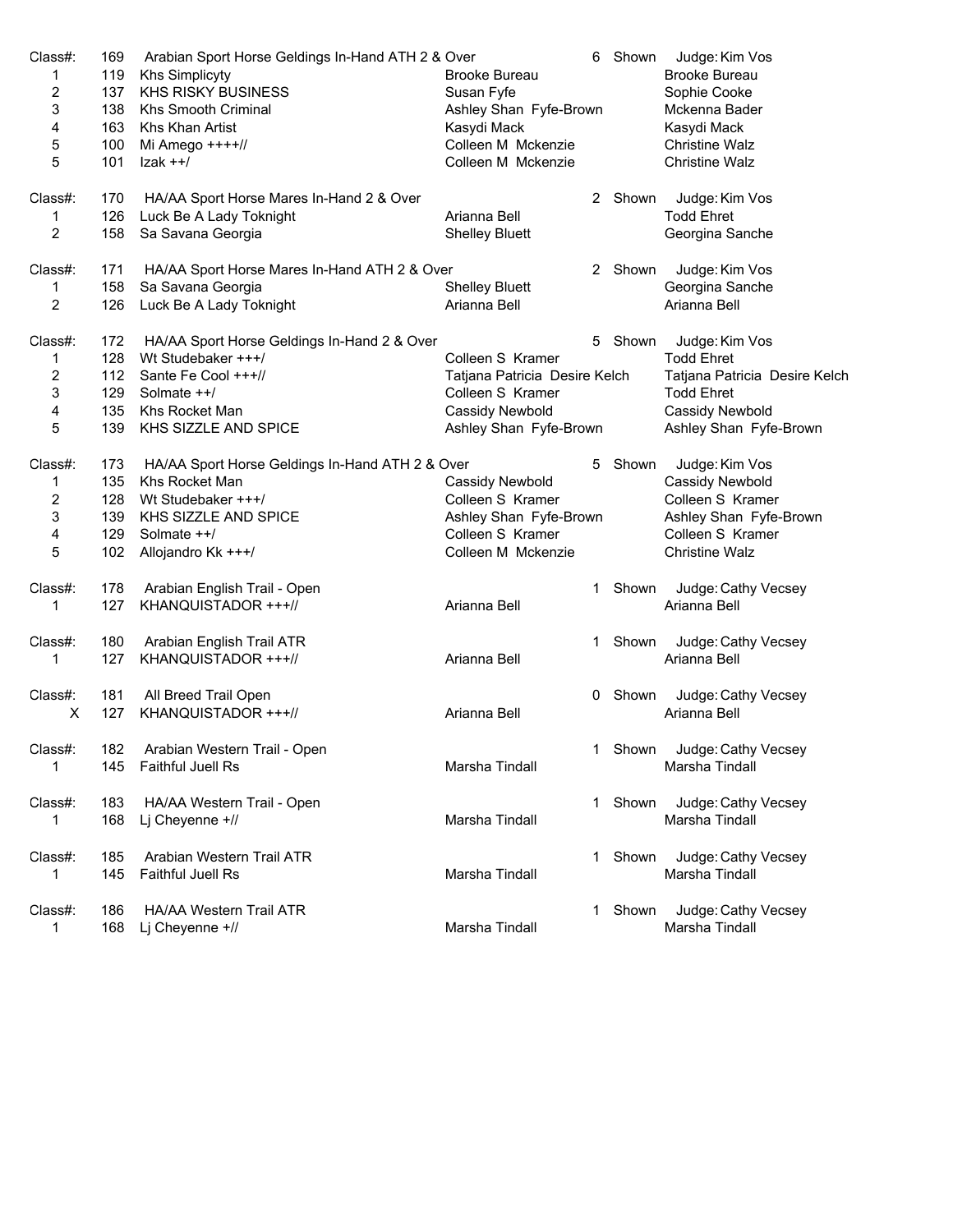| Class#:                 |     | 189A ASB Park Open                                         |                         | 2 Shown | Judge: Cathy Vecsey     |
|-------------------------|-----|------------------------------------------------------------|-------------------------|---------|-------------------------|
| 1                       | 214 | Different Pointe of View TS                                | <b>Archie Hurst</b>     |         | Archie Hurst            |
| 2                       | 211 | Sonic Boom                                                 | Leslie Hurst            |         | Leslie Hurst            |
| Class#:                 | 190 | A/HA/AA Showmanship JTH 18 & Under                         |                         | 4 Shown | Judge: Cathy Vecsey     |
| 1                       | 119 | <b>Khs Simplicyty</b>                                      | <b>Brooke Bureau</b>    |         | <b>Brooke Bureau</b>    |
| $\overline{2}$          | 138 | Khs Smooth Criminal                                        | Ashley Shan Fyfe-Brown  |         | Mckenna Bader           |
| 3                       | 157 | Empressed                                                  | Georgina Sanche         |         | Autumn Crozier          |
| $\overline{4}$          | 136 | Khs In Khanfidence                                         | Terri L Martin          |         | Sophie Cooke            |
| Class#:                 | 191 | All Breed Saddle Seat Equitation 17 & Under                |                         | 4 Shown | Judge: Cathy Vecsey     |
| 1                       | 209 | Royal Crest's Rockin' Ringo                                | <b>Stacey Thorpe</b>    |         | Cordelia Thorpe         |
| $\overline{\mathbf{c}}$ | 150 | <b>Fire Expresss</b>                                       | Erin Huculak            |         | Alex Huculak            |
| 3                       | 224 | Pyrotechnic                                                | Aldona Tracey           |         | Izydora Jaworski        |
| 4                       | 222 | <b>VVF Fatal Attraction</b>                                | Barbara Tracey          |         | <b>Claire Fleming</b>   |
| X                       | 203 | <b>Stonecroft Photocopy</b>                                | Paula Bentham           |         | Alan Bentham            |
| Class#:                 | 192 | A/HA/AA Showmanship AATH - 19 & Over                       |                         | 2 Shown | Judge: Cathy Vecsey     |
| 1                       | 135 | Khs Rocket Man                                             | Cassidy Newbold         |         | Cassidy Newbold         |
| $\overline{2}$          | 138 | <b>Khs Smooth Criminal</b>                                 | Ashley Shan Fyfe-Brown  |         | Ashley Shan Fyfe-Brown  |
| Class#:                 | 193 | A/HA/AA Hunter Seat Eq Not To Jump JTR 18 & Under          | 5                       | Shown   | Judge: Cathy Vecsey     |
| 1                       | 138 | Khs Smooth Criminal                                        | Ashley Shan Fyfe-Brown  |         | Mckenna Bader           |
| 2                       | 160 | All Fancified                                              | Lisa Pulak              |         | Aeden Horobec           |
| 3                       | 137 | <b>KHS RISKY BUSINESS</b>                                  | Susan Fyfe              |         | Sophie Cooke            |
| 4                       | 154 | Dancin In The Daark                                        | Sandra Schroter         |         | Ava Peterson            |
| 5                       | 149 | Sol Of The Cyty                                            | Erin Huculak            |         | Morgan Huculak          |
| Class#:                 | 194 | A/HA/AA Hunter Seat Eq Not To Jump AATR - 19 & Over        | 5                       | Shown   | Judge: Cathy Vecsey     |
| 1                       | 138 | <b>Khs Smooth Criminal</b>                                 | Ashley Shan Fyfe-Brown  |         | Ashley Shan Fyfe-Brown  |
| $\overline{c}$          | 127 | KHANQUISTADOR +++//                                        | Arianna Bell            |         | Arianna Bell            |
| 3                       | 148 | Just Sayin Ccf                                             | Sydney Bishop           |         | Sydney Bishop           |
| 4                       | 171 | Who's Shaken Now                                           | Kaitlyn Larson          |         | Kaitlyn Larson          |
| 5                       | 135 | Khs Rocket Man                                             | Cassidy Newbold         |         | Cassidy Newbold         |
| X                       | 147 | AILANDA ++++//                                             | Kristen Macgarva        |         | Kristen Macgarva        |
| Class#:                 |     | 194A All Breed Hunt Seat Equitation Not to Jump 17 & Under |                         | 3 Shown | Judge: Cathy Vecsey     |
| 1                       | 223 | <b>KSG Waltz After Midnight</b>                            | Barbara Tracey          |         | <b>Claire Fleming</b>   |
| $\boldsymbol{2}$        | 175 | Zalvador Mj                                                | Izydora Jaworski        |         | Izydora Jaworski        |
| 3                       |     | 227 TamRac's Noble Aurora                                  | Maya Turner             |         | Maya Turner             |
| Class#:                 | 199 | All Breed Ranch Riding Open                                | 1.                      | Shown   | Judge: Cathy Vecsey     |
| 1                       | 220 | <b>Canabar Buttons and Bows</b>                            | Vern Baron              |         | Vern Baron              |
| Class#:                 | 200 | Arabian Ranch Riding - Open                                |                         | 0 Shown | Judge: Cathy Vecsey     |
| X                       | 145 | Faithful Juell Rs                                          | Marsha Tindall          |         | Marsha Tindall          |
| Class#:                 | 201 | HA/AA Ranch Riding - Open                                  |                         | 2 Shown | Judge: Cathy Vecsey     |
| 1                       | 168 | Lj Cheyenne +//                                            | Marsha Tindall          |         | Marsha Tindall          |
|                         | 132 | Er Paint It Bask                                           | <b>Brandy Bannister</b> |         | <b>Brandy Bannister</b> |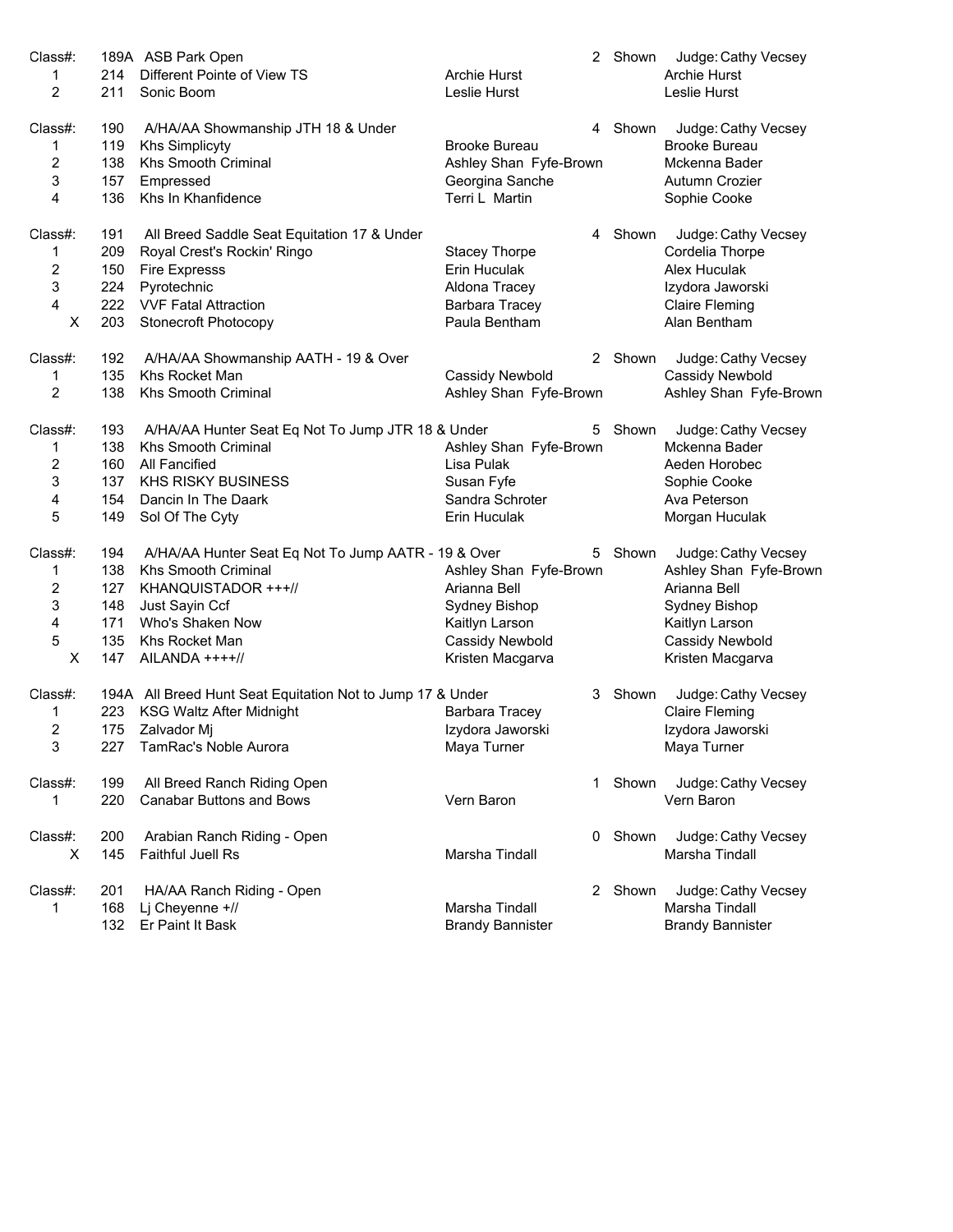| Class#:        | 202        | All Breed Ranch Riding Amateur                       |                                          |    | 2 Shown | Judge: Cathy Vecsey                      |
|----------------|------------|------------------------------------------------------|------------------------------------------|----|---------|------------------------------------------|
| 1              | 132        | Er Paint It Bask                                     | <b>Brandy Bannister</b>                  |    |         | <b>Brandy Bannister</b>                  |
| $\overline{2}$ | 220        | <b>Canabar Buttons and Bows</b>                      | Vern Baron                               |    |         | Vern Baron                               |
| Class#:        | 203        | Arabian Ranch Riding ATR                             |                                          |    | 0 Shown | Judge: Cathy Vecsey                      |
| X              | 145        | <b>Faithful Juell Rs</b>                             | Marsha Tindall                           |    |         | Marsha Tindall                           |
| Class#:        | 204        | HA/AA Ranch Riding ATR                               |                                          | 1. | Shown   | Judge: Cathy Vecsey                      |
| 1<br>X         | 162<br>168 | <b>PA Canadian Sunrise</b><br>Lj Cheyenne +//        | Seth Dixon-Dyrvik<br>Marsha Tindall      |    |         | Seth Dixon-Dyrvik<br>Marsha Tindall      |
| Class#:        | 205        | AHA Western Horsemanship Medal JTR                   |                                          | 1. | Shown   | Judge: Cathy Vecsey                      |
| 1              | 162        | PA Canadian Sunrise                                  | Seth Dixon-Dyrvik                        |    |         | Seth Dixon-Dyrvik                        |
| Class#:        | 207        | AHA Saddle Seat Medal JTR - 18 & Under               |                                          | 1. | Shown   | Judge: Cathy Vecsey                      |
| 1              | 153        | Noble Treat                                          | Sandra Schroter                          |    |         | Ava Peterson                             |
| Class#:        | 208        | HA/AA Country English Pleasure ATR Select            |                                          | 6. | Shown   | Judge: Cathy Vecsey                      |
| 1              | 173        | Alpha Memories CRF                                   | Caity Mcgean                             |    |         | Caity Mcgean                             |
| $\overline{c}$ | 124        | Eros Amaryth                                         | Lana Weatherdon                          |    |         | Anna Weatherdon                          |
| 3              | 140        | No Apologies                                         | <b>Shelley Barclay</b>                   |    |         | Claire Barclay                           |
| 4              | 115        | WS Heir Tothe Stage                                  | <b>Herbert Meites</b>                    |    |         | <b>Tiffany M Meites</b>                  |
| 5              | 155        | Aprils Romance Reh                                   | Kimberley Schroter                       |    |         | <b>Emmie Cor</b>                         |
| 6              | 141        | <b>Center Of Attention</b>                           | Wanda Leubner                            |    |         | Danielle Hennessey                       |
| Class#:        | 209        | All Breed Assisted Walk/Trot/Jog 11 & Under          |                                          |    | 4 Shown | Judge: Cathy Vecsey                      |
| 1              | 227        | TamRac's Noble Aurora                                | Maya Turner                              |    |         | Evalena Briscoe                          |
| 2              | 222        | <b>VVF Fatal Attraction</b>                          | Barbara Tracey                           |    |         | Stella Cawsey                            |
| 3              | 202        | Meadow Crest Lily                                    | Carlyn Wall                              |    |         | Abigail Wall                             |
| 4              | 152        | Emotikon                                             | <b>Brenda Engler</b>                     |    |         | <b>Hadley Drechsel</b>                   |
| Class#:        | 210        | HA/AA Hunter Pleasure Junior Horse                   |                                          | 1. | Shown   | Judge: Cathy Vecsey                      |
| 1              | 130        | He Be Jammin                                         | Lorraine Prowse                          |    |         | <b>Todd Ehret</b>                        |
| Class#:        | 211        | HA/AA Western Pleasure ATR Select                    |                                          | 1. | Shown   | Judge: Cathy Vecsey                      |
| 1<br>X         | 162<br>169 | <b>PA Canadian Sunrise</b><br>Jv Sunshine N' Whiskey | Seth Dixon-Dyrvik<br><b>Allison Barr</b> |    |         | Seth Dixon-Dyrvik<br><b>Allison Barr</b> |
| Class#:        | 214        | Arabian Country English Pleasure ATR Select          |                                          |    | 2 Shown | Judge: Cathy Vecsey                      |
| 1              |            | 150 Fire Expresss                                    | Erin Huculak                             |    |         | Alex Huculak                             |
| 2              | 165        | Noble Symbol CRF                                     | Ellen Cust                               |    |         | Ellen Cust                               |
| Class#:        | 215        | All Breed Hunter Pleasure Open                       |                                          | 6. | Shown   | Judge: Cathy Vecsey                      |
| 1              | 131        | Hb Nirvana                                           | Ilka Ferguson                            |    |         | Frank Nesvadba                           |
| 2              | 121        | Mc Teine                                             | Diane Mclaughlin                         |    |         | Leanne Tomanek                           |
| 3              | 218        | <b>BMF Secret Code</b>                               | Andrea Ehret                             |    |         | Isobelle Kay                             |
| 4              | 223        | <b>KSG Waltz After Midnight</b>                      | <b>Barbara Tracey</b>                    |    |         | <b>Barbara Tracey</b>                    |
| 5              | 163        | Khs Khan Artist                                      | Kasydi Mack                              |    |         | Kasydi Mack                              |
|                |            |                                                      | Harold Roozen                            |    |         |                                          |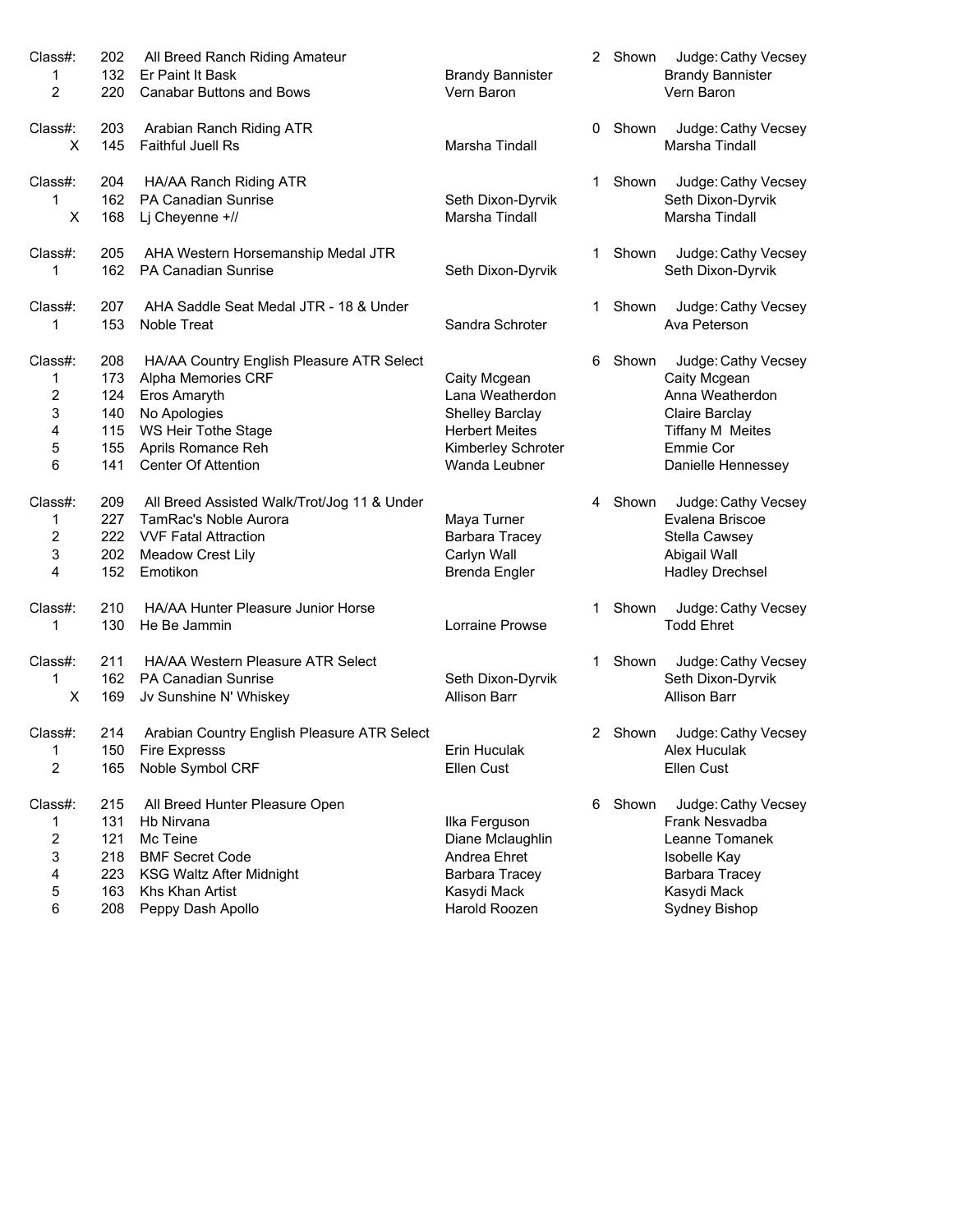| Class#:        | 216        | Arabian Western Pleasure ATR Select                                          |                                                | 5  | Shown   | Judge: Cathy Vecsey                          |
|----------------|------------|------------------------------------------------------------------------------|------------------------------------------------|----|---------|----------------------------------------------|
| 1              | 111        | Khreedence                                                                   | <b>Diane Demers</b>                            |    |         | <b>Diane Demers</b>                          |
| $\overline{2}$ | 113        | Tangueray Mcf +/                                                             | Lori Mollard                                   |    |         | <b>Bryce Mollard</b>                         |
| 3              | 156        | <b>Tobruk Mva</b>                                                            | Karen Kelder                                   |    |         | Jacelyn Giacobbo                             |
| 4              | 105        | Ava After Fma                                                                | Sheena Steenhart                               |    |         | Sheena Steenhart                             |
| 5              | 172        | <b>Bd A Little Bit Country</b>                                               | Carlyn Wall                                    |    |         | Carlyn Wall                                  |
| Class#:        | 217        | All Breed English Pleasure Open                                              |                                                |    | 5 Shown | Judge: Cathy Vecsey                          |
| 1              | 201        | <b>Perfectly Nutty</b>                                                       | Angela Fong                                    |    |         | Lauren Off-Fong                              |
| 2              | 212        | <b>Attache's Heiress</b>                                                     | Mary Martin                                    |    |         | <b>Archie Hurst</b>                          |
| 3              | 221        | Cha Ching                                                                    | Leann Dixon                                    |    |         | Leann Dixon                                  |
| 4              | 206        | Scotch Rocks                                                                 | <b>Tasha Chambers</b>                          |    |         | <b>Tasha Chambers</b>                        |
| 5              | 142        | Chmn Ofthe Board Nnw                                                         | Wanda Leubner                                  |    |         | Khennedy Leubner                             |
| Χ              | 217        | <b>City Limits</b>                                                           | Barbara Brinker                                |    |         | Barbara Brinker                              |
| Class#:        | 218        | <b>HA/AA Hunter Pleasure ATR</b>                                             |                                                | 8  | Shown   | Judge: Cathy Vecsey                          |
| 1              | 130        | He Be Jammin                                                                 | Lorraine Prowse                                |    |         | Lorraine Prowse                              |
| 2              | 154        | Dancin In The Daark                                                          | Sandra Schroter                                |    |         | Barbara Drechsel                             |
| 3              | 126        | Luck Be A Lady Toknight                                                      | Arianna Bell                                   |    |         | Arianna Bell                                 |
| 4              | 171        | Who's Shaken Now                                                             | Kaitlyn Larson                                 |    |         | Kaitlyn Larson                               |
| 5              | 116        | Mt Sweet Victory                                                             | <b>Isabelle Fortier</b>                        |    |         | <b>Isabelle Fortier</b>                      |
| 6              | 148        | Just Sayin Ccf                                                               | Sydney Bishop                                  |    |         | Sydney Bishop                                |
|                | 149        | Sol Of The Cyty                                                              | Erin Huculak                                   |    |         | Morgan Huculak                               |
|                | 164        | Kj Midlife Crisis                                                            | <b>Sydney Fournier</b>                         |    |         | <b>Sydney Fournier</b>                       |
| Class#:        | 219        | Arabian Ladies Side Saddle - English or Western Open                         |                                                | 1. | Shown   | Judge: Cathy Vecsey                          |
| 1              | 110        | PA Lil Khanman                                                               | Sandra Daniel                                  |    |         | Carla D Jackson                              |
|                |            |                                                                              |                                                |    |         |                                              |
|                |            |                                                                              |                                                | 7  |         |                                              |
| Class#:        | 220        | All Breed Lead Line 7 & Under                                                |                                                |    | Shown   | Judge: Cathy Vecsey                          |
| 1              | 116        | Mt Sweet Victory                                                             | Isabelle Fortier                               |    |         | Kaylie Generoux                              |
| 1              | 151        | <b>Beys Edition Asr</b>                                                      | Jarred Beyer                                   |    |         | Veronica Beyer                               |
| 1              | 163        | Khs Khan Artist                                                              | Kasydi Mack                                    |    |         | Saege MacDougall                             |
| 1              | 171        | Who's Shaken Now                                                             | Kaitlyn Larson                                 |    |         | Elara Harasimiuk                             |
| 1              | 202        | Meadow Crest Lily                                                            | Carlyn Wall                                    |    |         | Abigail Wall                                 |
| 1<br>1         | 223        | 222 VVF Fatal Attraction<br><b>KSG Waltz After Midnight</b>                  | <b>Barbara Tracey</b><br><b>Barbara Tracey</b> |    |         | Morgan Krayzel<br>Danica Geotzinger          |
|                |            |                                                                              |                                                |    |         |                                              |
| Class#:        | 221        | HA/AA English Pleasure - Open                                                |                                                |    | 2 Shown | Judge: Cathy Vecsey                          |
| 1<br>2         | 142<br>144 | Chmn Ofthe Board Nnw<br>Halsteads Romeo                                      | Wanda Leubner<br><b>Brittany Mckenzie</b>      |    |         | Khennedy Leubner<br><b>Brittany Mckenzie</b> |
| Class#:        |            |                                                                              |                                                |    | 1 Shown |                                              |
| 1              | 205        | 221A Academy Walk/Trot/Jog Pleasure All Disciplines 17 & Under<br>Bootlegger | <b>Addison Donnelly</b>                        |    |         | Judge: Cathy Vecsey<br>MacKenzie Paradis     |
| Class#:        | 222        | HA/AA Western Pleasure - Open                                                |                                                |    | 3 Shown | Judge: Cathy Vecsey                          |
| 1              | 112        | Sante Fe Cool +++//                                                          | Tatjana Patricia Desire Kelch                  |    |         | Carla D Jackson                              |
| 2              | 120        | Luck Be A Llady                                                              | Pat Portas                                     |    |         | Leanne Tomanek                               |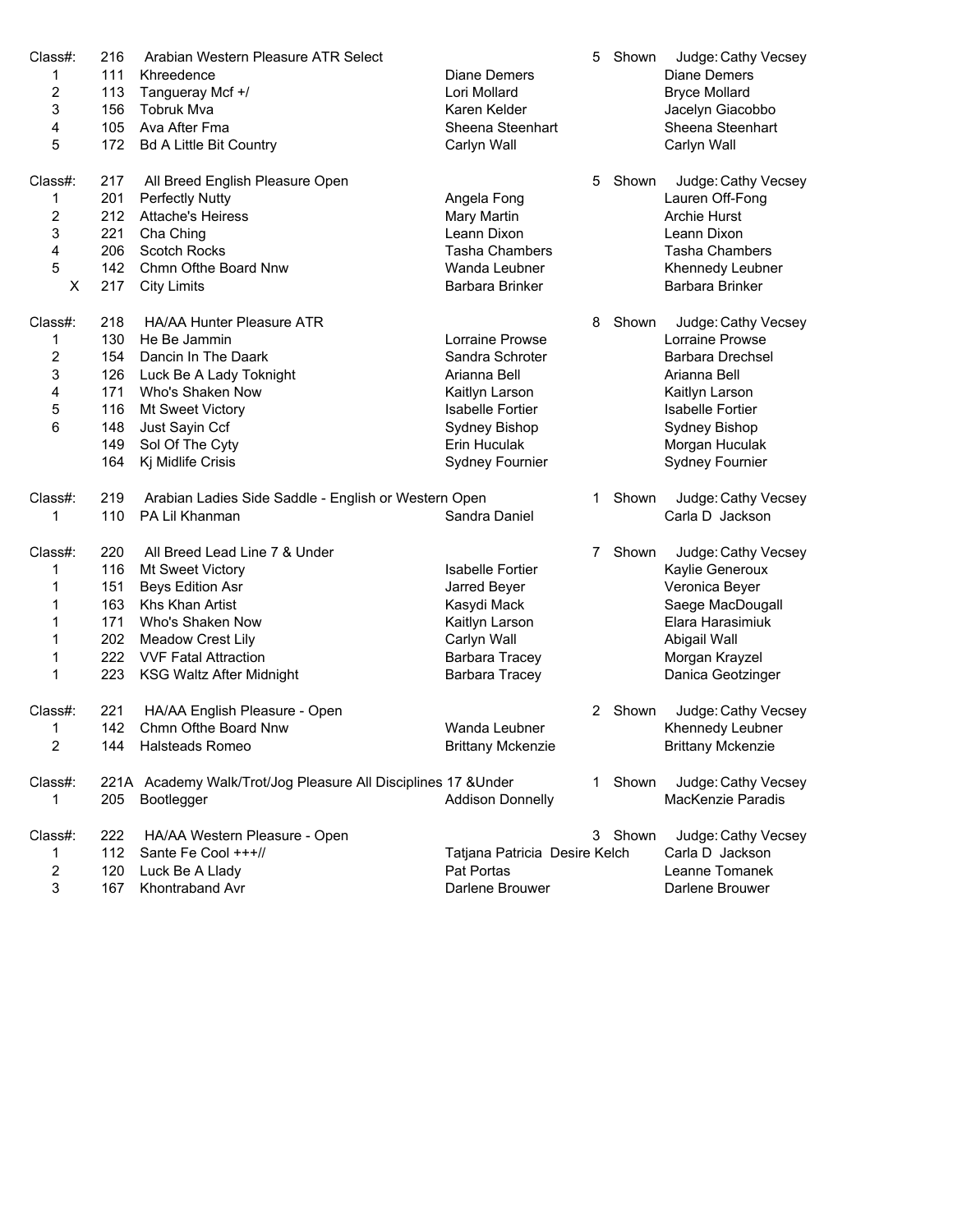| Class#:          | 223 | HA/AA Country English Pleasure Junior Horse                 |                         | 3  | Shown   | Judge: Cathy Vecsey     |
|------------------|-----|-------------------------------------------------------------|-------------------------|----|---------|-------------------------|
| $\mathbf{1}$     | 109 | Southern Punch                                              | <b>DIANE COMEAU</b>     |    |         | Carla D Jackson         |
| 2                | 155 | Aprils Romance Reh                                          | Kimberley Schroter      |    |         | Kimberley Schroter      |
| 3                | 176 | <b>Optimus Prime</b>                                        | <b>Gary Millar</b>      |    |         | <b>Gary Millar</b>      |
| Class#:          | 224 | All Breed Walk/Trot/Jog All Disciplines Pleasure 11 & Under |                         |    | 3 Shown | Judge: Cathy Vecsey     |
| 1                | 152 | Emotikon                                                    | <b>Brenda Engler</b>    |    |         | Ashlyn Delaney          |
| $\boldsymbol{2}$ | 151 | Beys Edition Asr                                            | Jarred Beyer            |    |         | Elyse Beyer             |
| 3                | 227 | TamRac's Noble Aurora                                       | Maya Turner             |    |         | Ivy Lundrigan           |
| Class#:          | 225 | All Breed Hunter Pleasure Amateur                           |                         |    | 2 Shown | Judge: Cathy Vecsey     |
| 1                | 218 | <b>BMF Secret Code</b>                                      | Andrea Ehret            |    |         | Andrea Ehret            |
| $\overline{2}$   | 208 | Peppy Dash Apollo                                           | Harold Roozen           |    |         | Sydney Bishop           |
| Class#:          | 226 | ASB 3 Gaited Country Pleasure Open                          |                         |    | 5 Shown | Judge: Cathy Vecsey     |
| 1                | 209 | Royal Crest's Rockin' Ringo                                 | <b>Stacey Thorpe</b>    |    |         | Cordelia Thorpe         |
| $\overline{c}$   | 219 | Allegiant                                                   | Leanne Tomanek          |    |         | <b>Taylor Lunny</b>     |
| 3                | 203 | Stonecroft Photocopy                                        | Paula Bentham           |    |         | Alan Bentham            |
| 4                | 224 | Pyrotechnic                                                 | Aldona Tracey           |    |         | Derek Goetzinger        |
| 5                | 205 | Bootlegger                                                  | <b>Addison Donnelly</b> |    |         | Marissa Bieleny         |
| Class#:          | 227 | HA/AA Hunter Pleasure ATR Select                            |                         | 5  | Shown   | Judge: Cathy Vecsey     |
| $\mathbf{1}$     | 154 | Dancin In The Daark                                         | Sandra Schroter         |    |         | Ava Peterson            |
| $\overline{c}$   | 148 | Just Sayin Ccf                                              | Sydney Bishop           |    |         | Sydney Bishop           |
| 3                | 116 | Mt Sweet Victory                                            | <b>Isabelle Fortier</b> |    |         | <b>Isabelle Fortier</b> |
| 4                | 149 | Sol Of The Cyty                                             | Erin Huculak            |    |         | Morgan Huculak          |
| 5                | 164 | Kj Midlife Crisis                                           | Sydney Fournier         |    |         | <b>Sydney Fournier</b>  |
| Class#:          | 228 | All Breed Western Pleasure Amateur                          |                         |    | 2 Shown | Judge: Cathy Vecsey     |
| 1                | 220 | <b>Canabar Buttons and Bows</b>                             | Vern Baron              |    |         | Vern Baron              |
| 2                | 166 | Wiskey In The Jar                                           | Leslie Mohr             |    |         | Leslie Mohr             |
| Class#:          | 229 | Arabian Hunter Pleasure Open                                |                         | 1  | Shown   | Judge: Cathy Vecsey     |
| 1                | 125 | Ofw Cutting Edge                                            | Lisa Denise Chovin      |    |         | Isobelle Kay            |
| Class#:          | 230 | All Breed Saddle Seat Pleasure Adult Rider                  |                         | 5. | Shown   | Judge: Cathy Vecsey     |
| 1                | 212 | <b>Attache's Heiress</b>                                    | <b>Mary Martin</b>      |    |         | <b>Katie Martin</b>     |
| $\overline{c}$   | 142 | Chmn Ofthe Board Nnw                                        | Wanda Leubner           |    |         | Khennedy Leubner        |
| 3                | 221 | Cha Ching                                                   | Leann Dixon             |    |         | Leann Dixon             |
| 4                |     | 225 Super Mario                                             | Katie Gawlicki          |    |         | Katie Gawlicki          |
| 5                | 141 | <b>Center Of Attention</b>                                  | Wanda Leubner           |    |         | Danielle Hennessey      |
| Class#:          | 232 | Arabian Hunter Pleasure AOTR                                |                         | 6. | Shown   | Judge: Cathy Vecsey     |
| 1                | 125 | Ofw Cutting Edge                                            | Lisa Denise Chovin      |    |         | Lisa Denise Chovin      |
| 2                | 108 | Psyntana El Pershahn                                        | Jennifer Sewell         |    |         | Jennifer Sewell         |
| 3                | 163 | Khs Khan Artist                                             | Kasydi Mack             |    |         | Kasydi Mack             |
| 4                | 117 | Felicyty                                                    | Kristine Strilchuk      |    |         | Kristine Strilchuk      |
| 5                | 174 | KHS\ Xxpressive                                             | Janessa Borrelli        |    |         | Janessa Borrelli        |
| 6                | 178 | Just Steve                                                  | <b>Emily Williams</b>   |    |         | <b>Emily Williams</b>   |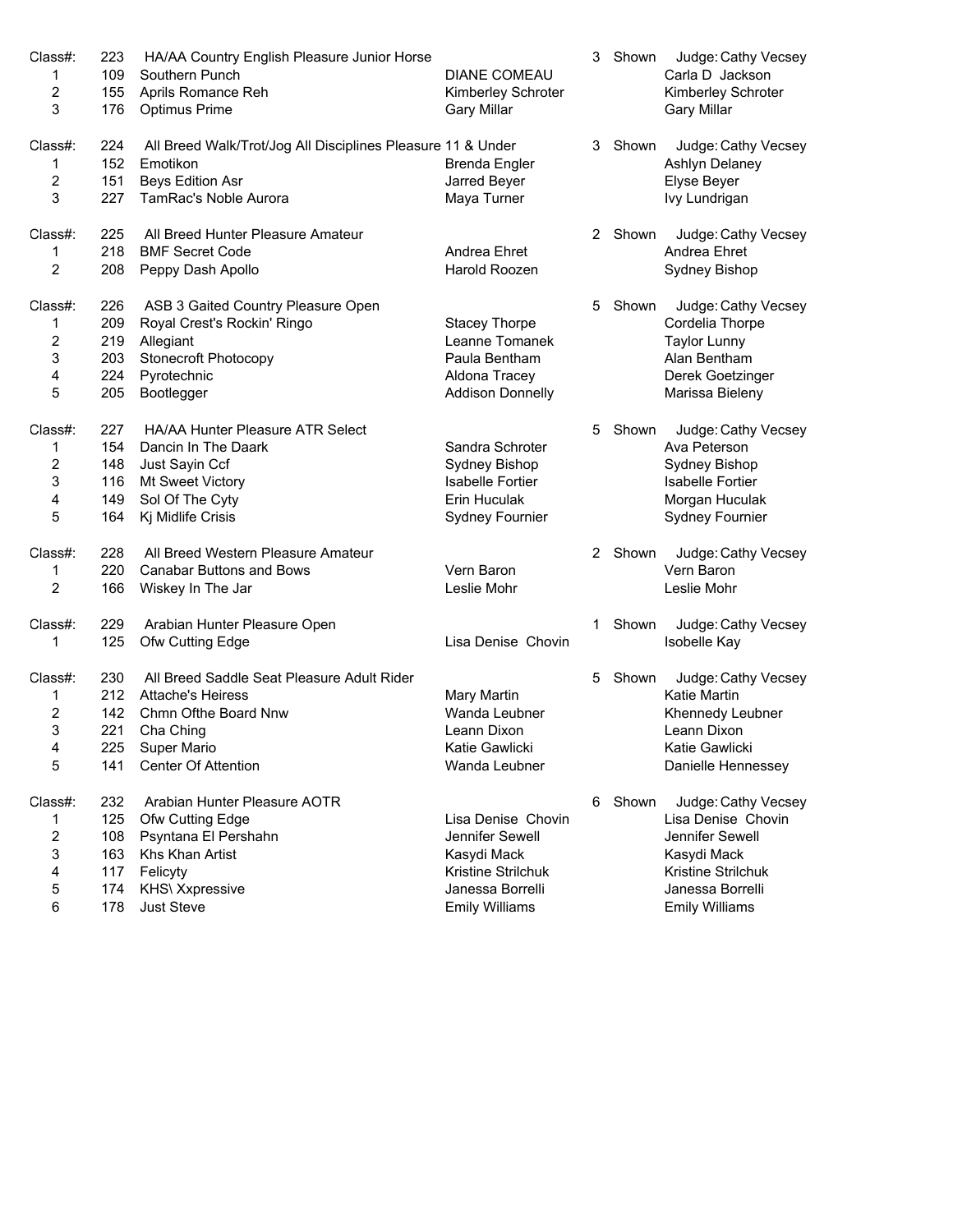| Class#:          | 233 | HA/AA Country English Pleasure Open                  |                        | 4                    | Shown   | Judge: Cathy Vecsey                     |
|------------------|-----|------------------------------------------------------|------------------------|----------------------|---------|-----------------------------------------|
| 1                | 123 | Nick Pappagiorgio                                    | Dennis Miller          |                      |         | <b>Todd Ehret</b>                       |
| $\sqrt{2}$       | 114 | Pumped Up Kix +                                      | Lori Mollard           |                      |         | <b>Bryce Mollard</b>                    |
| 3                | 173 | Alpha Memories CRF                                   | Caity Mcgean           |                      |         | Caity Mcgean                            |
| 4                | 177 | <b>Blazn Star</b>                                    | <b>Gary Millar</b>     |                      |         | Sharee Whelihan                         |
| Χ                | 140 | No Apologies                                         | Shelley Barclay        |                      |         | Claire Barclay                          |
| EX               | 141 | <b>Center Of Attention</b>                           | Wanda Leubner          |                      |         | Danielle Hennessey                      |
|                  |     |                                                      |                        |                      |         |                                         |
| Class#:          | 234 | ASB Park Pleasure Open                               |                        |                      | 2 Shown | Judge: Cathy Vecsey                     |
| 1                | 210 | Mistress of the North                                | <b>Stacey Thorpe</b>   |                      |         | <b>Stacey Thorpe</b>                    |
| 2                | 225 | <b>Super Mario</b>                                   | Katie Gawlicki         |                      |         | Katie Gawlicki                          |
|                  |     |                                                      |                        |                      |         |                                         |
| Class#:          | 235 | HA/AA Mounted Native Costume - Open                  |                        | 1                    | Shown   | Judge: Cathy Vecsey                     |
| 1                | 140 | No Apologies                                         | <b>Shelley Barclay</b> |                      |         | Claire Barclay                          |
|                  |     |                                                      |                        |                      |         |                                         |
| Class#:          | 236 | HA/AA Hunter Pleasure Open                           |                        | 3                    | Shown   | Judge: Cathy Vecsey                     |
| 1                | 148 | Just Sayin Ccf                                       | Sydney Bishop          |                      |         | Sydney Bishop                           |
| $\overline{2}$   | 171 | Who's Shaken Now                                     | Kaitlyn Larson         |                      |         | Kaitlyn Larson                          |
| 3                | 131 | Hb Nirvana                                           |                        |                      |         | Frank Nesvadba                          |
|                  |     |                                                      | Ilka Ferguson          |                      |         |                                         |
| Class#:          | 237 | A/HA/AA Walk/Trot English/Hunter Pleasure 10 & Under |                        | $\mathbf{2}^{\circ}$ | Shown   | Judge: Cathy Vecsey                     |
|                  | 151 |                                                      | Jarred Beyer           |                      |         |                                         |
| 1                |     | Beys Edition Asr                                     |                        |                      |         | Elyse Beyer                             |
| 2                | 152 | Emotikon                                             | <b>Brenda Engler</b>   |                      |         | Ashlyn Delaney                          |
| Class#:          | 238 | ASB 3 Gaited English Show Pleasure Open              |                        | 3                    | Shown   | Judge: Cathy Vecsey                     |
|                  |     |                                                      |                        |                      |         |                                         |
| 1                | 201 | Perfectly Nutty                                      | Angela Fong            |                      |         | Lauren Off-Fong                         |
| $\sqrt{2}$       | 206 | <b>Scotch Rocks</b>                                  | <b>Tasha Chambers</b>  |                      |         | <b>Tasha Chambers</b>                   |
| 3                | 212 | <b>Attache's Heiress</b>                             | Mary Martin            |                      |         | <b>Katie Martin</b>                     |
| Class#:          | 239 |                                                      |                        |                      | 4 Shown | Judge: Cathy Vecsey                     |
|                  |     | Arabian Country English Pleasure AOTR                |                        |                      |         |                                         |
| 1                | 165 | Noble Symbol CRF                                     | <b>Ellen Cust</b>      |                      |         | Ellen Cust                              |
| $\boldsymbol{2}$ | 143 | <b>GSF Grand Slam</b>                                | Wanda Leubner          |                      |         | Khennedy Leubner                        |
| 3                | 150 | <b>Fire Expresss</b>                                 | Erin Huculak           |                      |         | Alex Huculak                            |
| 4                | 161 | <b>Mighty Thor CRF</b>                               | Sarah Downey           |                      |         | Sarah Downey                            |
| Class#:          | 240 | All Breed Hunter Pleasure Junior Rider               |                        | 3                    |         |                                         |
|                  |     |                                                      |                        |                      | Shown   | Judge: Cathy Vecsey                     |
| 1                | 174 | KHS\ Xxpressive                                      | Janessa Borrelli       |                      |         | Janessa Borrelli                        |
| $\boldsymbol{2}$ | 175 | Zalvador Mj                                          | Izydora Jaworski       |                      |         | Izydora Jaworski                        |
| 3                | 223 | <b>KSG Waltz After Midnight</b>                      | Barbara Tracey         |                      |         | <b>Claire Fleming</b>                   |
| Class#:          | 241 | Arabian Western Pleasure AOTR                        |                        |                      | Shown   |                                         |
|                  |     |                                                      |                        | 5                    |         | Judge: Cathy Vecsey<br>Sheena Steenhart |
| 1                | 105 | Ava After Fma                                        | Sheena Steenhart       |                      |         |                                         |
| 2                | 110 | PA Lil Khanman                                       | Sandra Daniel          |                      |         | Sandra Daniel                           |
| 3                | 156 | Tobruk Mva                                           | Karen Kelder           |                      |         | Karen Kelder                            |
| 4                | 133 | Fancy Rain Dancer                                    | Kathy Padgham          |                      |         | Kathy Padgham                           |
| 5                | 113 | Tangueray Mcf +/                                     | Lori Mollard           |                      |         | Lori Mollard                            |
| X                | 145 | Faithful Juell Rs                                    | Marsha Tindall         |                      |         | Marsha Tindall                          |
| $\pmb{\times}$   | 172 | <b>Bd A Little Bit Country</b>                       | Carlyn Wall            |                      |         | Carlyn Wall                             |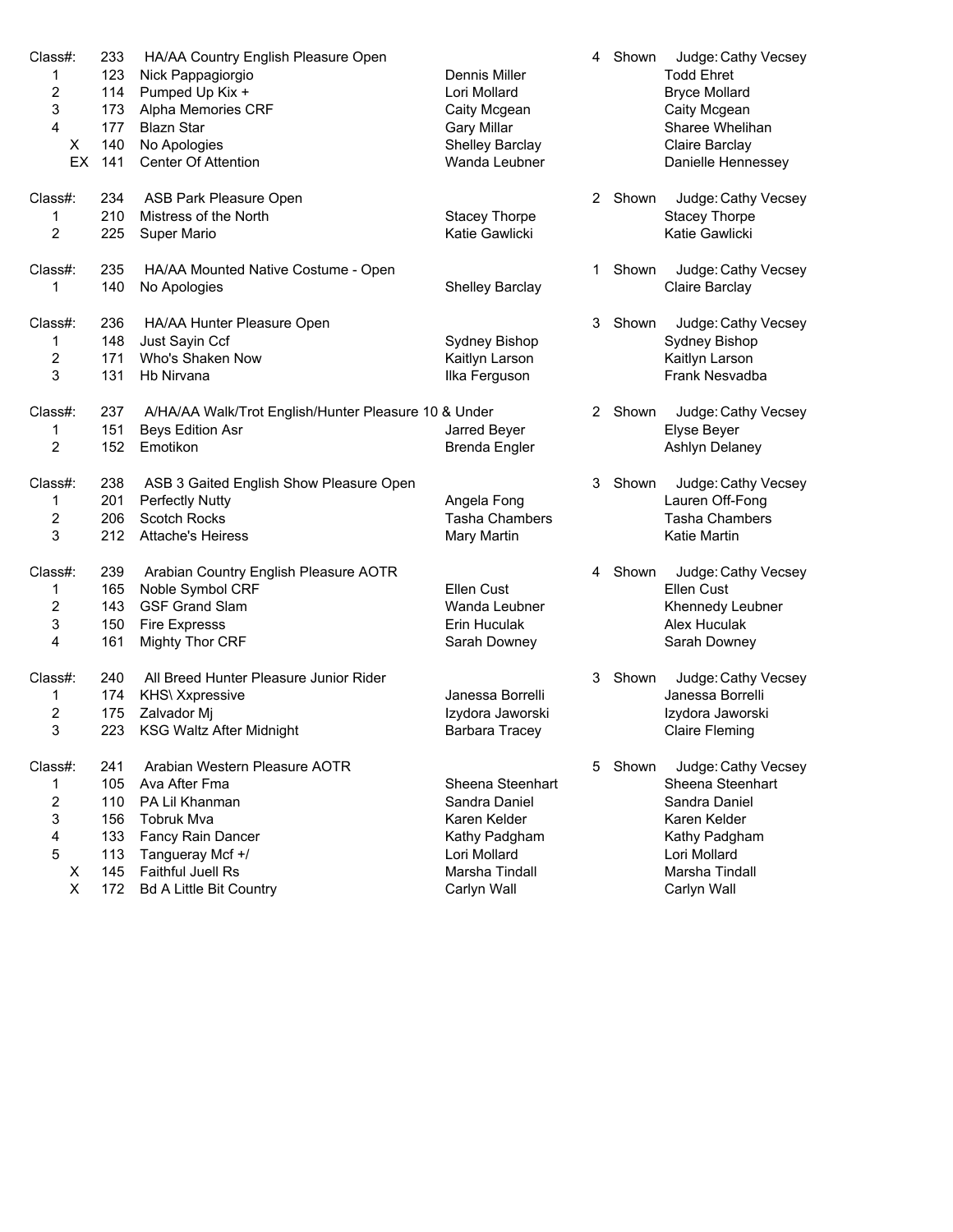| Class#:                 | 242 | <b>ASB 5 Gaited Amateur</b>           |                               |   | 4 Shown | Judge: Cathy Vecsey           |
|-------------------------|-----|---------------------------------------|-------------------------------|---|---------|-------------------------------|
| 1                       | 215 | Hell On High Heels                    | <b>Archie Hurst</b>           |   |         | Leslie Hurst                  |
| 2                       | 216 | Attache's Heir                        | Archie Hurst                  |   |         | Donna Brown                   |
| 3                       | 207 | Arrowhead's Show Biz                  | <b>Tasha Chambers</b>         |   |         | <b>Tasha Chambers</b>         |
| 4                       | 200 | <b>Trial By Combat</b>                | Angela Fong                   |   |         | Angela Fong                   |
|                         |     |                                       |                               |   |         |                               |
| Class#:                 | 243 | ASB Park Open Stake                   |                               |   | 2 Shown | Judge: Cathy Vecsey           |
| 1                       | 214 | Different Pointe of View TS           | <b>Archie Hurst</b>           |   |         | Archie Hurst                  |
| $\overline{c}$          | 211 | Sonic Boom                            | Leslie Hurst                  |   |         | Leslie Hurst                  |
|                         |     |                                       |                               |   |         |                               |
| Class#:                 | 244 | Arabian Ranch Rail Pleasure Open      |                               |   | 0 Shown | Judge: Cathy Vecsey           |
| X                       | 145 | <b>Faithful Juell Rs</b>              | Marsha Tindall                |   |         | Marsha Tindall                |
|                         |     |                                       |                               |   |         |                               |
| Class#:                 | 245 | HA/AA Ranch Rail Pleasure Open        |                               |   | 2 Shown | Judge: Cathy Vecsey           |
| 1                       | 168 | Lj Cheyenne +//                       | Marsha Tindall                |   |         | Marsha Tindall                |
|                         |     |                                       |                               |   |         |                               |
| 2                       | 170 | Jv Honky Tonk Cowgirl                 | Joan Thiessen                 |   |         | Tenille Marie Nelson          |
|                         | 246 |                                       |                               |   | Shown   |                               |
| Class#:                 |     | HA/AA English Show Hack - Open        |                               | 1 |         | Judge: Cathy Vecsey           |
| 1                       | 144 | Halsteads Romeo                       | <b>Brittany Mckenzie</b>      |   |         | <b>Brittany Mckenzie</b>      |
| Class#:                 | 247 | Arabian Hunter Pleasure ATR Select    |                               | 5 | Shown   |                               |
|                         |     |                                       |                               |   |         | Judge: Cathy Vecsey           |
| 1                       | 174 | KHS\ Xxpressive                       | Janessa Borrelli              |   |         | Janessa Borrelli              |
| 2                       | 163 | Khs Khan Artist                       | Kasydi Mack                   |   |         | Kasydi Mack                   |
| 3                       | 119 | <b>Khs Simplicyty</b>                 | <b>Brooke Bureau</b>          |   |         | <b>Brooke Bureau</b>          |
| 4                       | 117 | Felicyty                              | Kristine Strilchuk            |   |         | Kristine Strilchuk            |
| 5                       | 178 | <b>Just Steve</b>                     | <b>Emily Williams</b>         |   |         | <b>Emily Williams</b>         |
|                         |     |                                       |                               |   |         |                               |
| Class#:                 | 248 | HA/AA Western Pleasure AOTR           |                               |   | 5 Shown | Judge: Cathy Vecsey           |
| 1                       | 112 | Sante Fe Cool +++//                   | Tatjana Patricia Desire Kelch |   |         | Tatjana Patricia Desire Kelch |
| $\overline{\mathbf{c}}$ | 166 | Wiskey In The Jar                     | Leslie Mohr                   |   |         | Leslie Mohr                   |
| 3                       | 169 | Jv Sunshine N' Whiskey                | <b>Allison Barr</b>           |   |         | <b>Allison Barr</b>           |
| 4                       | 120 | Luck Be A Llady                       | Pat Portas                    |   |         | Pat Portas                    |
| 5                       | 162 | <b>PA Canadian Sunrise</b>            | Seth Dixon-Dyrvik             |   |         | Seth Dixon-Dyrvik             |
|                         |     |                                       |                               |   |         |                               |
| Class#:                 | 249 | Arabian Western Pleasure Open         |                               |   | 2 Shown | Judge: Cathy Vecsey           |
| 1                       | 111 | Khreedence                            | <b>Diane Demers</b>           |   |         | Carla D Jackson               |
| $\overline{c}$          | 113 | Tangueray Mcf +/                      | Lori Mollard                  |   |         | <b>Bryce Mollard</b>          |
| X                       | 156 | <b>Tobruk Mva</b>                     | Karen Kelder                  |   |         | Jacelyn Giacobbo              |
|                         |     |                                       |                               |   |         |                               |
| Class#:                 | 250 | Arabian Country English Pleasure Open |                               |   |         | 2 Shown Judge: Cathy Vecsey   |
| 1                       | 161 | <b>Mighty Thor CRF</b>                | Sarah Downey                  |   |         | Sarah Downey                  |
| $\overline{c}$          | 165 | Noble Symbol CRF                      | Ellen Cust                    |   |         | Ellen Cust                    |
|                         |     |                                       |                               |   |         |                               |
| Class#:                 | 251 | HA/AA Country English Pleasure AOTR   |                               |   | 4 Shown | Judge: Cathy Vecsey           |
| 1                       | 114 | Pumped Up Kix +                       | Lori Mollard                  |   |         | <b>Bryce Mollard</b>          |
| 2                       | 173 | Alpha Memories CRF                    | Caity Mcgean                  |   |         | Caity Mcgean                  |
| 3                       | 115 | WS Heir Tothe Stage                   | <b>Herbert Meites</b>         |   |         | <b>Tiffany M Meites</b>       |
| 4                       | 153 | Noble Treat                           | Sandra Schroter               |   |         | Ava Peterson                  |
| X                       | 123 | Nick Pappagiorgio                     | <b>Dennis Miller</b>          |   |         | Lana Weatherdon               |
| X                       | 124 | Eros Amaryth                          | Lana Weatherdon               |   |         | Anna Weatherdon               |
| Χ                       | 141 | Center Of Attention                   | Wanda Leubner                 |   |         | Khennedy Leubner              |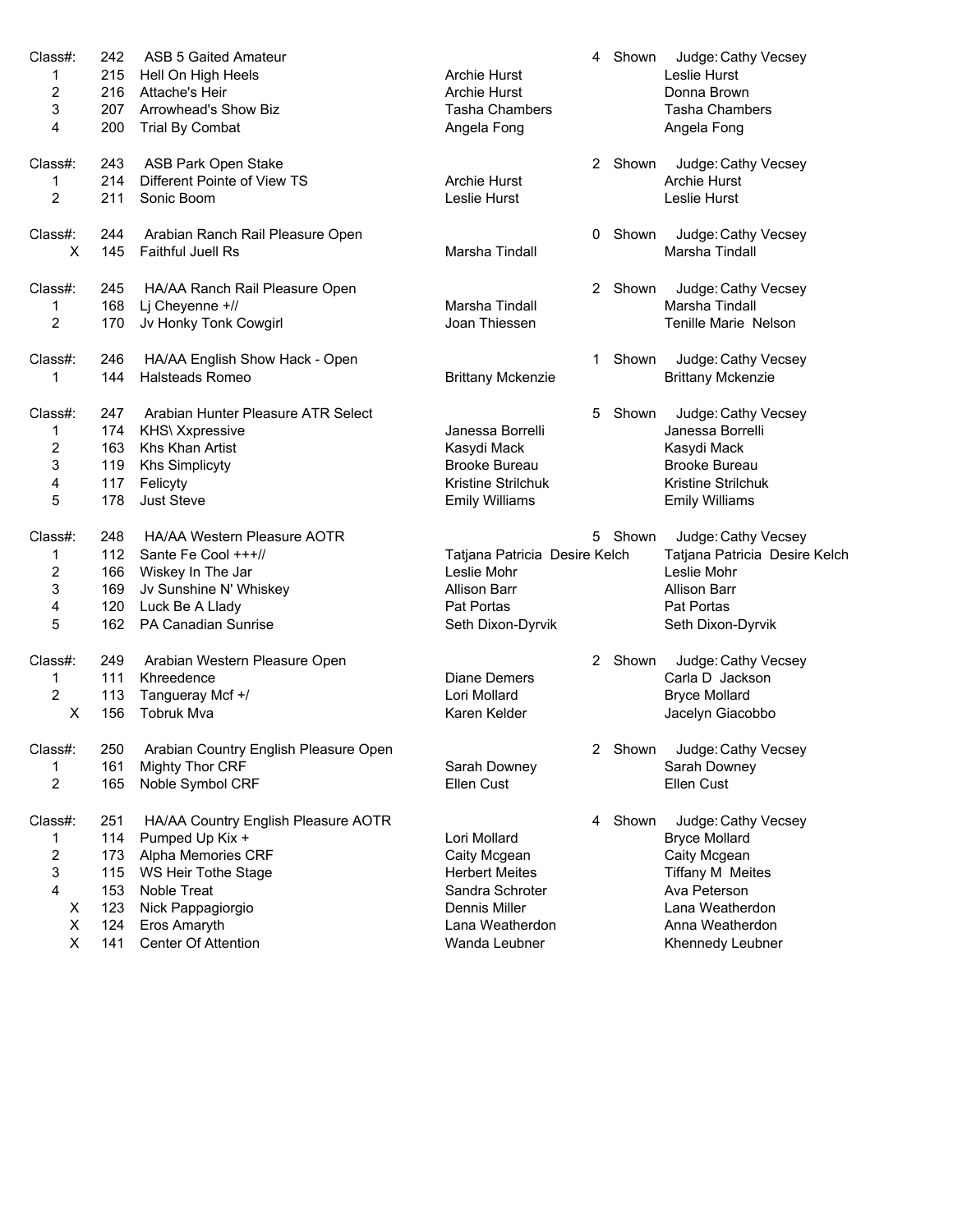| Class#:        | 252 | All Breed Equestrian Canada Medal Saddle Seat 17 & Under         |                         |   | Shown   | Judge: Cathy Vecsey                      |
|----------------|-----|------------------------------------------------------------------|-------------------------|---|---------|------------------------------------------|
| 1              | 209 | Royal Crest's Rockin' Ringo                                      | <b>Stacey Thorpe</b>    |   |         | Cordelia Thorpe                          |
| X              | 203 | Stonecroft Photocopy                                             | Paula Bentham           |   |         | Alan Bentham                             |
|                |     |                                                                  |                         |   |         |                                          |
| Class#:        | 253 | Arabian Performance Halter Mares                                 |                         | 1 | Shown   | Judge: Cathy Vecsey                      |
| 1              | 122 | Cinsational                                                      | Isobelle Kay            |   |         | <b>Todd Ehret</b>                        |
| X              | 145 | Faithful Juell Rs                                                | Marsha Tindall          |   |         | Marsha Tindall                           |
|                |     |                                                                  |                         |   |         |                                          |
| Class#:        | 254 | Arabian Performance Halter Geldings                              |                         | 1 | Shown   | Judge: Cathy Vecsey                      |
| 1              | 125 | Ofw Cutting Edge                                                 | Lisa Denise Chovin      |   |         | Lisa Denise Chovin                       |
| Class#:        | 256 | HA/AA Performance Halter Mares                                   |                         |   | 2 Shown |                                          |
| 1              | 126 | Luck Be A Lady Toknight                                          | Arianna Bell            |   |         | Judge: Cathy Vecsey<br><b>Todd Ehret</b> |
| 2              | 168 | Lj Cheyenne +//                                                  | Marsha Tindall          |   |         | Marsha Tindall                           |
|                |     |                                                                  |                         |   |         |                                          |
| Class#:        | 257 | HA/AA Performance Halter Geldings                                |                         | 0 | Shown   | Judge: Cathy Vecsey                      |
| X              | 123 | Nick Pappagiorgio                                                | Dennis Miller           |   |         | Lana Weatherdon                          |
|                |     |                                                                  |                         |   |         |                                          |
| Class#:        | 260 | HA/AA Country English Pleasure ATR                               |                         | 5 | Shown   | Judge: Cathy Vecsey                      |
| 1              | 173 | Alpha Memories CRF                                               | Caity Mcgean            |   |         | Caity Mcgean                             |
| 2              | 153 | Noble Treat                                                      | Sandra Schroter         |   |         | Ava Peterson                             |
| 3              | 124 | Eros Amaryth                                                     | Lana Weatherdon         |   |         | Anna Weatherdon                          |
| 4              | 115 | WS Heir Tothe Stage                                              | <b>Herbert Meites</b>   |   |         | <b>Tiffany M Meites</b>                  |
| 5              | 123 | Nick Pappagiorgio                                                | Dennis Miller           |   |         | Lana Weatherdon                          |
| X              | 141 | <b>Center Of Attention</b>                                       | Wanda Leubner           |   |         | Danielle Hennessey                       |
| $\pmb{\times}$ | 177 | <b>Blazn Star</b>                                                | <b>Gary Millar</b>      |   |         | Sharee Whelihan                          |
|                |     |                                                                  |                         |   |         |                                          |
| Class#:        | 261 | Arabian Western Pleasure ATR                                     |                         | 5 | Shown   | Judge: Cathy Vecsey                      |
| 1              | 111 | Khreedence                                                       | <b>Diane Demers</b>     |   |         | <b>Diane Demers</b>                      |
| 2              | 110 | PA Lil Khanman                                                   | Sandra Daniel           |   |         | Sandra Daniel                            |
| 3              | 156 | <b>Tobruk Mva</b>                                                | Karen Kelder            |   |         | Karen Kelder                             |
| 4              | 105 | Ava After Fma                                                    | Sheena Steenhart        |   |         | Sheena Steenhart                         |
| 5              | 133 | Fancy Rain Dancer                                                | Kathy Padgham           |   |         | Kathy Padgham                            |
| X              | 113 | Tangueray Mcf +/                                                 | Lori Mollard            |   |         | Lori Mollard                             |
| X              | 145 | <b>Faithful Juell Rs</b>                                         | Marsha Tindall          |   |         | Marsha Tindall                           |
|                |     |                                                                  |                         |   |         |                                          |
| Class#:        |     | 262A Academy Walk/Trot/Jog Equitation All Disciplines 17 & Under |                         |   | 1 Shown | Judge: Cathy Vecsey                      |
| 1              | 205 | Bootlegger                                                       | <b>Addison Donnelly</b> |   |         | <b>MacKenzie Paradis</b>                 |
| Class#:        | 263 | All Breed Hunter Pleasure Limit Horse                            |                         |   | Shown   | Judge: Cathy Vecsey                      |
| 1              | 163 | Khs Khan Artist                                                  | Kasydi Mack             |   |         | Kasydi Mack                              |
| 2              | 121 | Mc Teine                                                         | Diane Mclaughlin        |   |         | Leanne Tomanek                           |
| 3              | 164 | Kj Midlife Crisis                                                | <b>Sydney Fournier</b>  |   |         | Kim Seward                               |
| Χ              | 174 | KHS\ Xxpressive                                                  | Janessa Borrelli        |   |         | Janessa Borrelli                         |
|                |     |                                                                  |                         |   |         |                                          |
| Class#:        | 264 | Arabian English Show Hack Open                                   |                         | 1 | Shown   | Judge: Cathy Vecsey                      |
| 1              | 143 | <b>GSF Grand Slam</b>                                            | Wanda Leubner           |   |         | Khennedy Leubner                         |
|                |     |                                                                  |                         |   |         |                                          |
| Class#:        | 265 | HA/AA Hunter Pleasure AOTR                                       |                         | 7 | Shown   | Judge: Cathy Vecsey                      |
| 1              | 154 | Dancin In The Daark                                              | Sandra Schroter         |   |         | Barbara Drechsel                         |
| 2              | 130 | He Be Jammin                                                     | Lorraine Prowse         |   |         | Lorraine Prowse                          |
| 3              | 126 | Luck Be A Lady Toknight                                          | Arianna Bell            |   |         | Arianna Bell                             |
| 4              | 148 | Just Sayin Ccf                                                   | Sydney Bishop           |   |         | Sydney Bishop                            |
| 5              | 149 | Sol Of The Cyty                                                  | Erin Huculak            |   |         | Morgan Huculak                           |
| 6              | 116 | Mt Sweet Victory                                                 | Isabelle Fortier        |   |         | Isabelle Fortier                         |
|                | 164 | Kj Midlife Crisis                                                | <b>Sydney Fournier</b>  |   |         | Sydney Fournier                          |
| X              | 171 | Who's Shaken Now                                                 | Kaitlyn Larson          |   |         | Kaitlyn Larson                           |
|                |     |                                                                  |                         |   |         |                                          |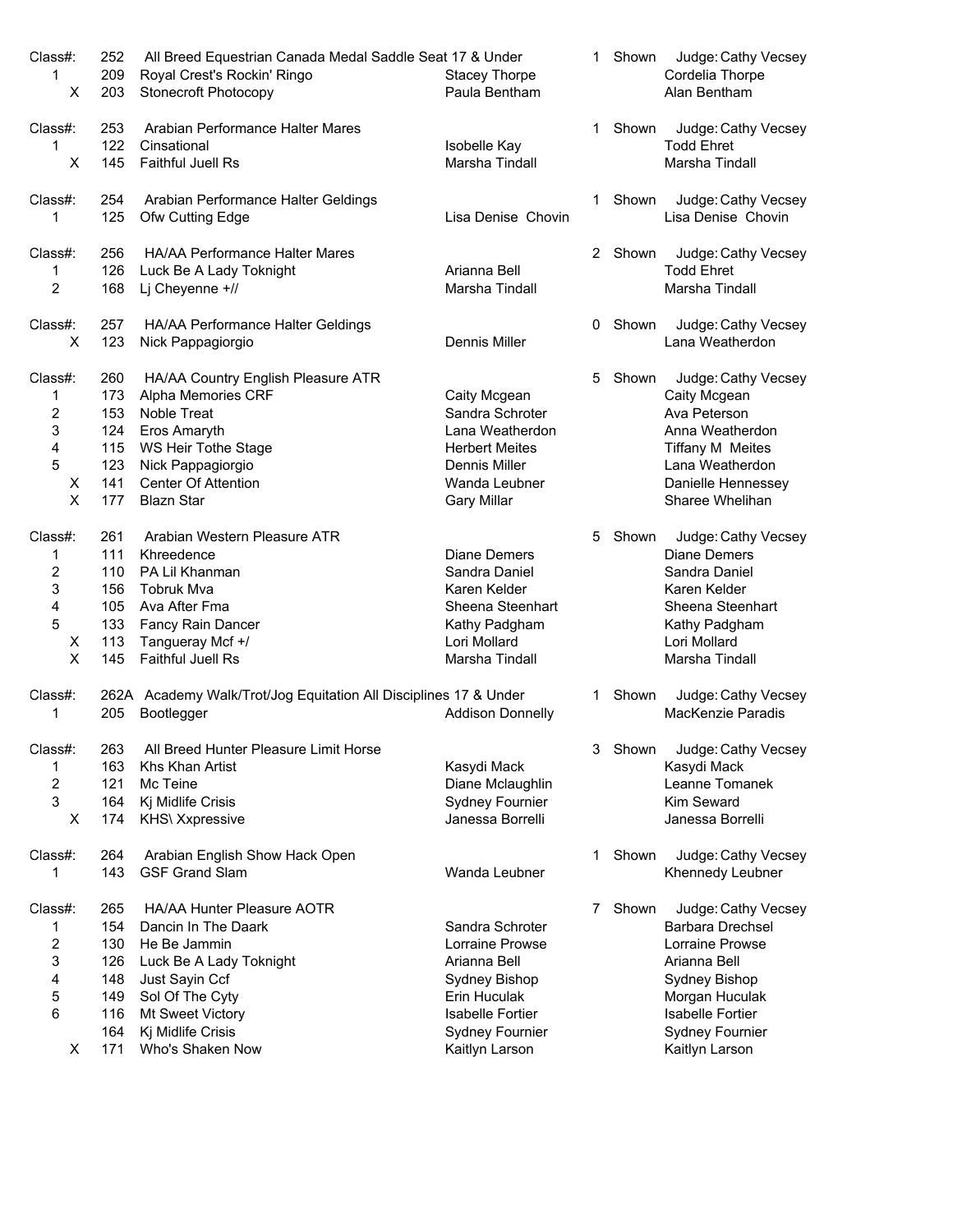| Class#:        | 266 | All Breed English Pleasure Saddle Seat Limit Rider            |                               | 4 | Shown   | Judge: Cathy Vecsey           |
|----------------|-----|---------------------------------------------------------------|-------------------------------|---|---------|-------------------------------|
| 1              | 225 | <b>Super Mario</b>                                            | Katie Gawlicki                |   |         | Katie Gawlicki                |
| 2              | 165 | Noble Symbol CRF                                              | Ellen Cust                    |   |         | Ellen Cust                    |
| 3              | 205 | Bootlegger                                                    | <b>Addison Donnelly</b>       |   |         | Marissa Bieleny               |
| 4              | 224 | Pyrotechnic                                                   | Aldona Tracey                 |   |         | Izydora Jaworski              |
| EX.            | 222 | <b>VVF Fatal Attraction</b>                                   | Barbara Tracey                |   |         | <b>Claire Fleming</b>         |
|                |     |                                                               |                               |   |         |                               |
| Class#:        | 267 | HA/AA Western Pleasure ATR                                    |                               |   | 5 Shown | Judge: Cathy Vecsey           |
| 1              | 112 | Sante Fe Cool +++//                                           | Tatjana Patricia Desire Kelch |   |         | Tatjana Patricia Desire Kelch |
| 2              | 169 | Jv Sunshine N' Whiskey                                        | <b>Allison Barr</b>           |   |         | Tenille Marie Nelson          |
| 3              | 166 | Wiskey In The Jar                                             | Leslie Mohr                   |   |         | Leslie Mohr                   |
| 4              | 120 | Luck Be A Llady                                               | Pat Portas                    |   |         | Pat Portas                    |
| 5              | 162 | <b>PA Canadian Sunrise</b>                                    | Seth Dixon-Dyrvik             |   |         | Seth Dixon-Dyrvik             |
| Class#:        | 268 | Arabian Country English Pleasure ATR                          |                               | 3 | Shown   | Judge: Cathy Vecsey           |
| $\mathbf{1}$   | 161 | Mighty Thor CRF                                               | Sarah Downey                  |   |         | Sarah Downey                  |
| 2              | 165 | Noble Symbol CRF                                              | Ellen Cust                    |   |         | Ellen Cust                    |
| 3              | 150 | <b>Fire Expresss</b>                                          | Erin Huculak                  |   |         | Alex Huculak                  |
| Class#:        | 269 | All Breed Walk/Trot/Jog All Disciplines Equitation 11 & Under |                               | 3 | Shown   | Judge: Cathy Vecsey           |
|                | 151 | <b>Beys Edition Asr</b>                                       |                               |   |         |                               |
| 1              |     | Emotikon                                                      | Jarred Beyer                  |   |         | Elyse Beyer                   |
| $\overline{c}$ | 152 |                                                               | Brenda Engler                 |   |         | Ashlyn Delaney                |
| 3              | 227 | TamRac's Noble Aurora                                         | Maya Turner                   |   |         | Ivy Lundrigan                 |
| Class#:        | 270 | Arabian Hunter Pleasure ATR                                   |                               | 6 | Shown   | Judge: Cathy Vecsey           |
| 1              | 108 | Psyntana El Pershahn                                          | Jennifer Sewell               |   |         | Jennifer Sewell               |
| 2              | 125 | Ofw Cutting Edge                                              | Lisa Denise Chovin            |   |         | Lisa Denise Chovin            |
| 3              | 163 | Khs Khan Artist                                               | Kasydi Mack                   |   |         | Kasydi Mack                   |
| 4              | 174 | KHS\ Xxpressive                                               | Janessa Borrelli              |   |         | Janessa Borrelli              |
| 5              | 117 | Felicyty                                                      | Kristine Strilchuk            |   |         | Kristine Strilchuk            |
| 6              | 178 | Just Steve                                                    | <b>Emily Williams</b>         |   |         | <b>Emily Williams</b>         |
| Class#:        | 271 | A/HA/AA Walk/Trot English/Hunter Equitation 10 & Under        |                               |   | 2 Shown | Judge: Cathy Vecsey           |
| 1              | 152 | Emotikon                                                      | Brenda Engler                 |   |         | Ashlyn Delaney                |
| 2              | 151 | Beys Edition Asr                                              | Jarred Beyer                  |   |         | Elyse Beyer                   |
| Class#:        |     | 271A All Breed Hunter Pleasure Limit Rider                    |                               | 3 | Shown   | Judge: Cathy Vecsey           |
| 1              | 175 | Zalvador Mi                                                   | Izydora Jaworski              |   |         | Izydora Jaworski              |
| 2              | 174 | KHS\ Xxpressive                                               | Janessa Borrelli              |   |         | <b>Emily Williams</b>         |
| 3              | 223 | <b>KSG Waltz After Midnight</b>                               |                               |   |         | <b>Claire Fleming</b>         |
|                |     |                                                               | Barbara Tracey                |   |         |                               |
| Class#:        | 272 | HA/AA Western Pleasure Junior Horse                           |                               | 0 | Shown   | Judge: Cathy Vecsey           |
| X              | 169 | Jv Sunshine N' Whiskey                                        | <b>Allison Barr</b>           |   |         | Tenille Marie Nelson          |
| Class#:        | 273 | ASB 3 Gaited Country Pleasure Stake                           |                               | 5 | Shown   | Judge: Cathy Vecsey           |
| 1              | 209 | Royal Crest's Rockin' Ringo                                   | <b>Stacey Thorpe</b>          |   |         | Cordelia Thorpe               |
| 2              | 203 | <b>Stonecroft Photocopy</b>                                   | Paula Bentham                 |   |         | Alan Bentham                  |
| 3              | 219 | Allegiant                                                     | Leanne Tomanek                |   |         | <b>Taylor Lunny</b>           |
| 4              | 224 | Pyrotechnic                                                   | Aldona Tracey                 |   |         | Izydora Jaworski              |
| 5              | 205 | Bootlegger                                                    | <b>Addison Donnelly</b>       |   |         | Marissa Bieleny               |
|                |     |                                                               |                               |   |         |                               |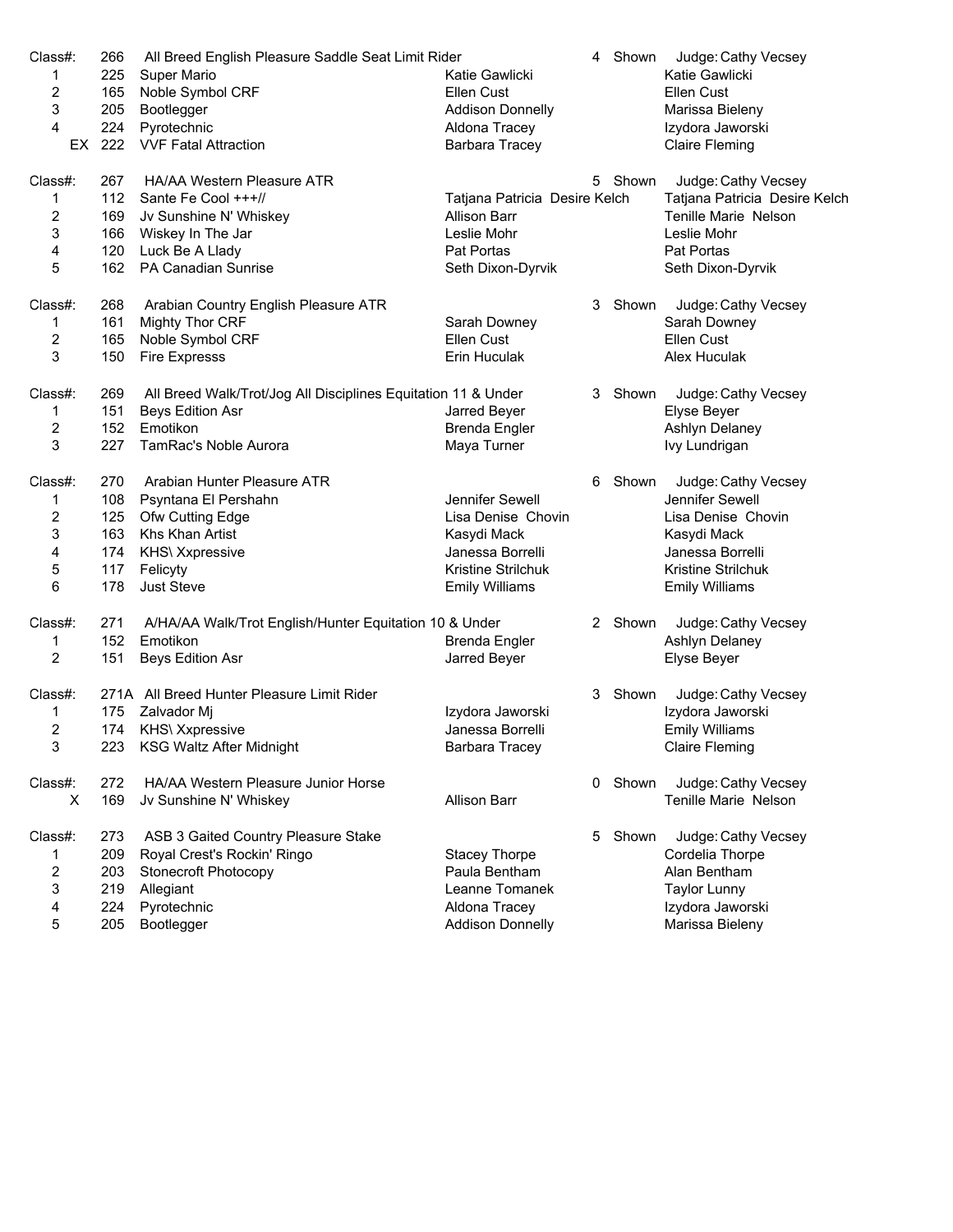| Class#:                 | 274 | Arabian Show Hack ATR                            |                               | 2  | Shown   | Judge: Cathy Vecsey           |
|-------------------------|-----|--------------------------------------------------|-------------------------------|----|---------|-------------------------------|
| 1                       | 143 | <b>GSF Grand Slam</b>                            | Wanda Leubner                 |    |         | Khennedy Leubner              |
| $\overline{2}$          | 161 | <b>Mighty Thor CRF</b>                           | Sarah Downey                  |    |         | Sarah Downey                  |
| Class#:                 | 275 | ASB 5 Gaited Amateur Stake                       |                               | 4  | Shown   | Judge: Cathy Vecsey           |
| 1                       | 207 | Arrowhead's Show Biz                             | <b>Tasha Chambers</b>         |    |         | <b>Tasha Chambers</b>         |
| $\overline{c}$          | 215 | Hell On High Heels                               | <b>Archie Hurst</b>           |    |         | Leslie Hurst                  |
| 3                       | 216 | Attache's Heir                                   | <b>Archie Hurst</b>           |    |         | Donna Brown                   |
| 4                       | 200 | <b>Trial By Combat</b>                           | Angela Fong                   |    |         | Angela Fong                   |
| Class#:                 | 276 | All Breed Western Pleasure JACKPOT               |                               |    | 2 Shown | Judge: Cathy Vecsey           |
| 1                       | 166 | Wiskey In The Jar                                | Leslie Mohr                   |    |         | Leslie Mohr                   |
| $\overline{c}$          | 120 | Luck Be A Llady                                  | Pat Portas                    |    |         | Leanne Tomanek                |
| X                       | 113 | Tangueray Mcf +/                                 | Lori Mollard                  |    |         | Lori Mollard                  |
| Class#:                 | 277 | <b>ASB Park Pleasure Stake</b>                   |                               |    | 2 Shown | Judge: Cathy Vecsey           |
| 1                       | 210 | Mistress of the North                            | <b>Stacey Thorpe</b>          |    |         | <b>Stacey Thorpe</b>          |
| $\overline{c}$          | 225 | <b>Super Mario</b>                               | Katie Gawlicki                |    |         | Katie Gawlicki                |
| X                       | 213 | Arrowhead's Special Delivery                     | Archie Hurst                  |    |         | Archie Hurst                  |
| Class#:                 | 278 | HA/AA Ranch Rail Pleasure ATR                    |                               | 1  | Shown   | Judge: Cathy Vecsey           |
| 1                       | 162 | <b>PA Canadian Sunrise</b>                       | Seth Dixon-Dyrvik             |    |         | Seth Dixon-Dyrvik             |
| Χ                       | 168 | Lj Cheyenne +//                                  | Marsha Tindall                |    |         | Marsha Tindall                |
| X                       | 170 | Jv Honky Tonk Cowgirl                            | Joan Thiessen                 |    |         | Tenille Marie Nelson          |
| Class#:                 | 279 | All Breed English Pleasure Junior Rider          |                               | 4  | Shown   | Judge: Cathy Vecsey           |
| 1                       | 209 | Royal Crest's Rockin' Ringo                      | <b>Stacey Thorpe</b>          |    |         | Cordelia Thorpe               |
| $\overline{\mathbf{c}}$ | 203 | <b>Stonecroft Photocopy</b>                      | Paula Bentham                 |    |         | Alan Bentham                  |
| 3                       | 224 | Pyrotechnic                                      | Aldona Tracey                 |    |         | Izydora Jaworski              |
| 4                       | 222 | <b>VVF Fatal Attraction</b>                      | Barbara Tracey                |    |         | <b>Claire Fleming</b>         |
| Class#:                 | 280 | Arabian Hunter Pleasure Junior Horse             |                               | 1. | Shown   | Judge: Cathy Vecsey           |
| 1                       | 122 | Cinsational                                      | Isobelle Kay                  |    |         | <b>Todd Ehret</b>             |
| X                       | 179 | Khinook Avr                                      | Kathy Padgham                 |    |         | Carla D Jackson               |
| Class#:                 | 281 | Assisted Walk Trot Any Age All Disciplines       |                               | 1  | Shown   | Judge: Cathy Vecsey           |
| 1                       | 222 | <b>VVF Fatal Attraction</b>                      | Barbara Tracey                |    |         | Stella Cawsey                 |
| X                       | 227 | TamRac's Noble Aurora                            | Maya Turner                   |    |         | Evalena Briscoe               |
| Class#:                 | 282 | HA/AA Ladies Side Saddle English or Western Open |                               |    |         | 1 Shown Judge: Cathy Vecsey   |
| 1                       |     | 112 Sante Fe Cool +++//                          | Tatjana Patricia Desire Kelch |    |         | Tatjana Patricia Desire Kelch |
| Class#:                 | 284 | Arabian Country English Pleasure Junior Horse    |                               |    | 1 Shown | Judge: Cathy Vecsey           |
| 1                       | 107 | Tanqueray N Tonic Pf                             | Carolyn Penner                |    |         | Carla D Jackson               |
| Class#:                 | 285 | Arabian Ranch Rail Pleasure ATR                  |                               | 0  | Shown   | Judge: Cathy Vecsey           |
| X                       | 145 | Faithful Juell Rs                                | Marsha Tindall                |    |         | Marsha Tindall                |
| Class#:                 | 286 | HA/AA English Pleasure ATR                       |                               | 2  | Shown   | Judge: Cathy Vecsey           |
| 1                       | 142 | Chmn Ofthe Board Nnw                             | Wanda Leubner                 |    |         | Khennedy Leubner              |
| 2                       | 144 | <b>Halsteads Romeo</b>                           | <b>Brittany Mckenzie</b>      |    |         | <b>Brittany Mckenzie</b>      |